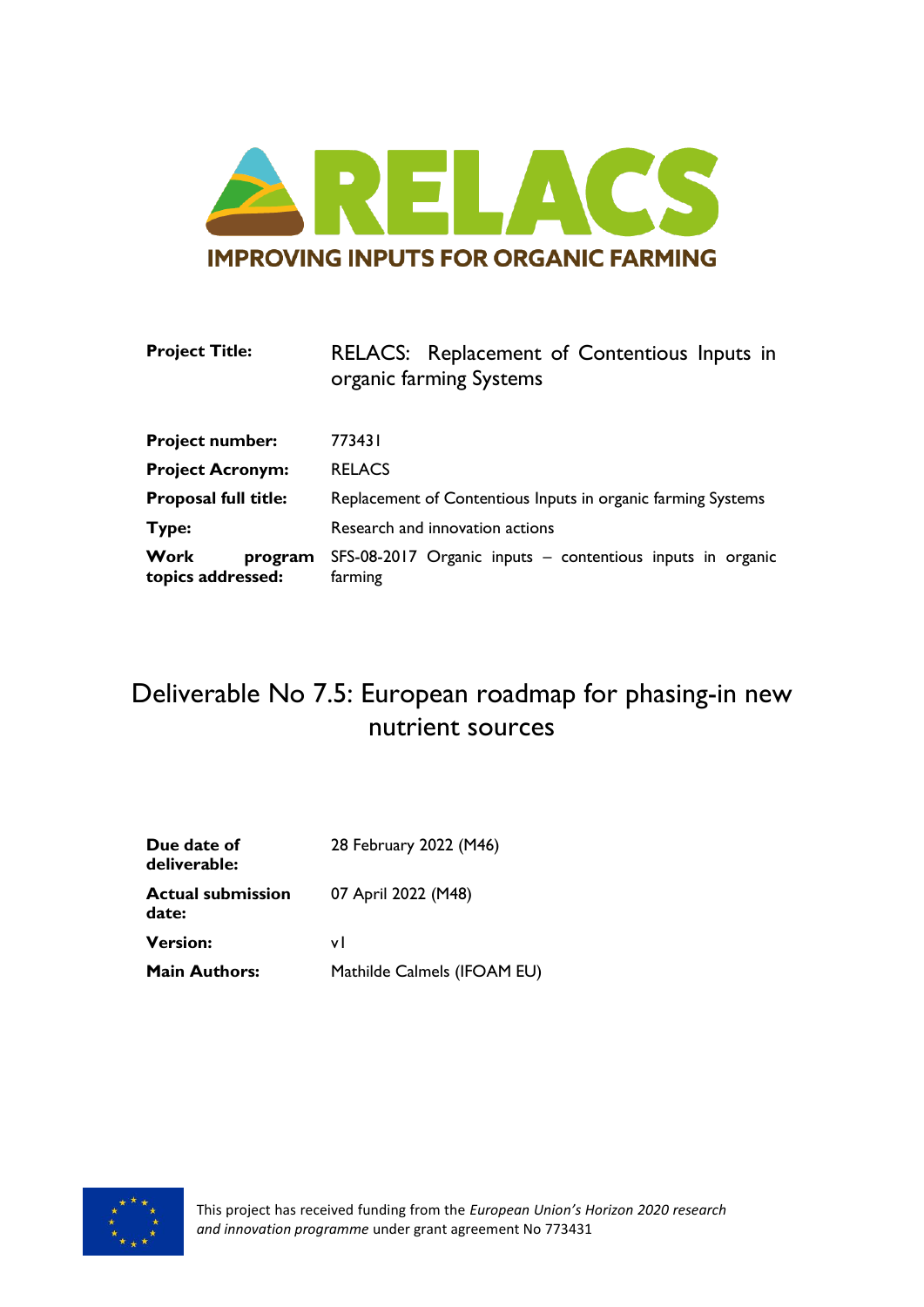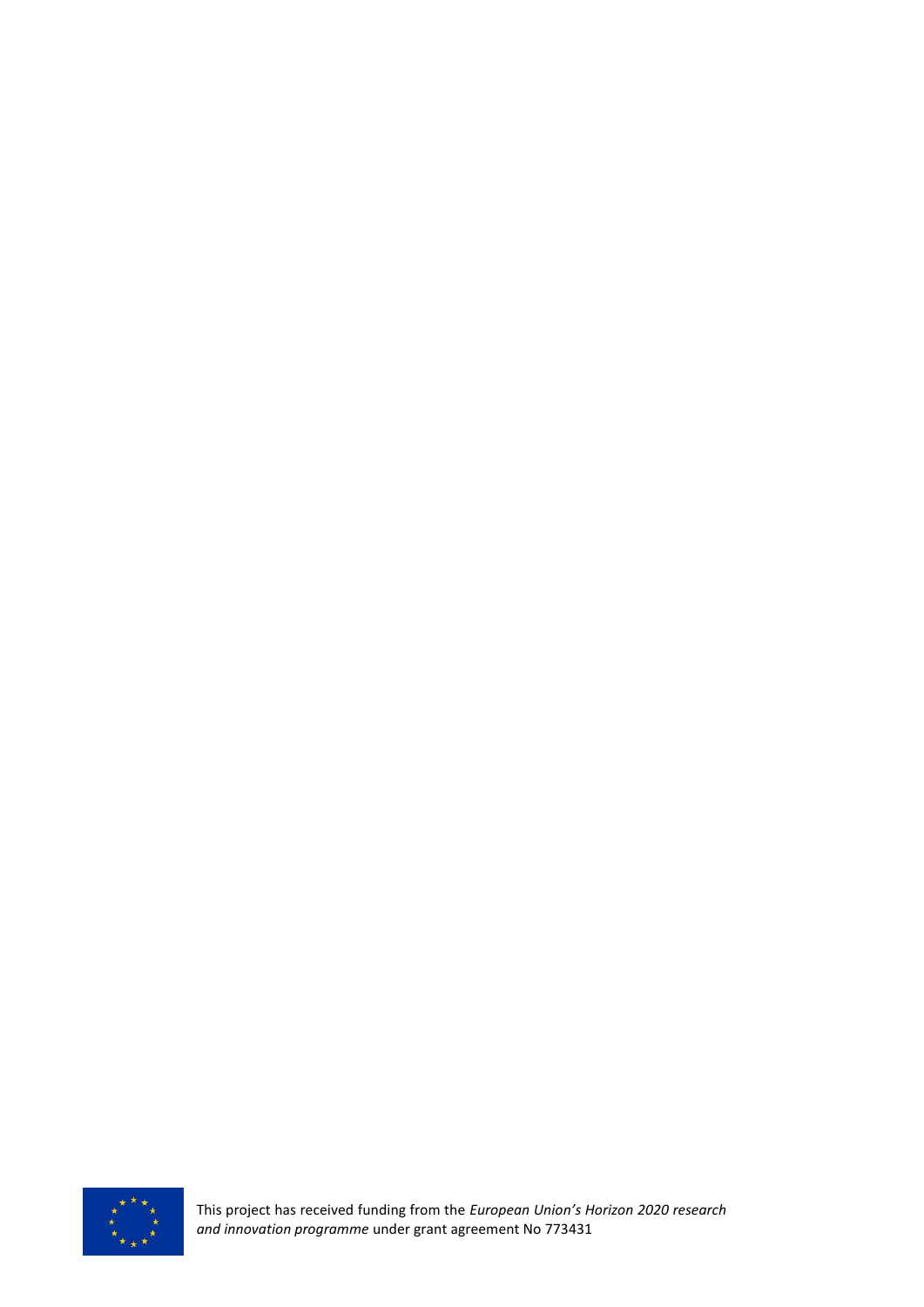| <b>Project ref. number</b> | 773431                                                                  |
|----------------------------|-------------------------------------------------------------------------|
| <b>Project title</b>       | RELACS: Replacement of Contentious Inputs in organic<br>farming Systems |

| <b>Deliverable title</b>              | European roadmap for phasing-in new nutrient sources                                                   |
|---------------------------------------|--------------------------------------------------------------------------------------------------------|
| Deliverable number                    | 7.5                                                                                                    |
| Deliverable version                   | V1.0                                                                                                   |
| Contractual<br>date<br>of<br>delivery | 28.02.2022 (M46)                                                                                       |
| <b>Actual date of delivery</b>        | 07.04.2022 (M48)                                                                                       |
| <b>Document status</b>                | Submitted                                                                                              |
| <b>Document version</b>               |                                                                                                        |
| <b>Online access</b>                  |                                                                                                        |
| <b>Diffusion</b>                      | Public                                                                                                 |
| <b>Nature of deliverable</b>          | Report                                                                                                 |
| Workpackage                           | WP7                                                                                                    |
| <b>Partner responsible</b>            | <b>IFOAM EU</b>                                                                                        |
| Author(s)                             | Mathilde Calmels (IFOAM EU)                                                                            |
| <b>Editor</b>                         | Bram Moeskops (IFOAM EU), Else K. Bünemann (FiBL), Jakob Magid<br>(UCPH), Joelle Herforth-Rahmé (FiBL) |
| <b>Approved by</b>                    | Bram Moeskops, Lucius Tamm (FiBL)                                                                      |
| <b>REA Project Officer</b>            | Camilla LA PECCERELLA                                                                                  |

| Keywords | Organic farming, nutrients, conventional manure, recycled fertilisers, |
|----------|------------------------------------------------------------------------|
|          | reduction pathway, policy support                                      |

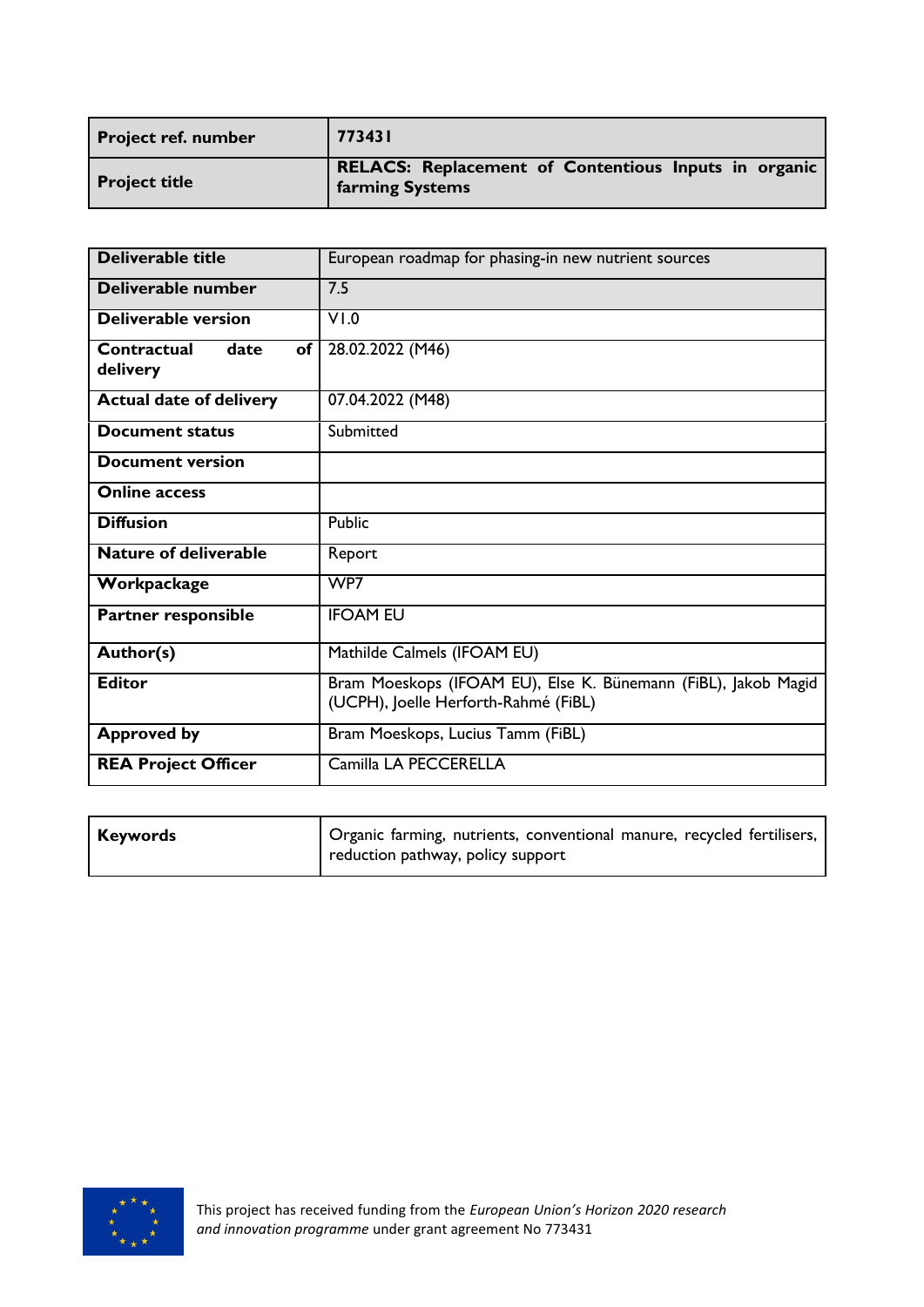

# **Table of Contents**

| $\mathsf{L}$   |       |                                                                                                            |  |  |
|----------------|-------|------------------------------------------------------------------------------------------------------------|--|--|
| 2.             |       |                                                                                                            |  |  |
| 3 <sub>1</sub> |       |                                                                                                            |  |  |
| 3.1            |       |                                                                                                            |  |  |
|                | 3.2   |                                                                                                            |  |  |
| 4.             |       |                                                                                                            |  |  |
|                | 4.1   |                                                                                                            |  |  |
|                | 4.2   |                                                                                                            |  |  |
|                | 4.3   |                                                                                                            |  |  |
| 5.             |       |                                                                                                            |  |  |
|                | 5.1   |                                                                                                            |  |  |
|                | 5.2   |                                                                                                            |  |  |
|                | 5.2.1 |                                                                                                            |  |  |
|                | 5.2.2 |                                                                                                            |  |  |
|                | 5.2.3 |                                                                                                            |  |  |
|                | 5.3   |                                                                                                            |  |  |
|                | 5.4   |                                                                                                            |  |  |
|                | 5.5   |                                                                                                            |  |  |
|                | 5.5.1 | Already existing initiatives to reduce contentious nutrients and phasing in recycled fertilisers: the case |  |  |
|                | 5.5.2 | RELACS policy recommendations to support the phasing-in of new sources of recycled nutrients 18            |  |  |
|                | 5.6   | Pathways for reducing contentious nutrient sources and phasing in recycled fertilisers  19                 |  |  |
| 6.             |       |                                                                                                            |  |  |
| 7.             |       |                                                                                                            |  |  |
|                |       |                                                                                                            |  |  |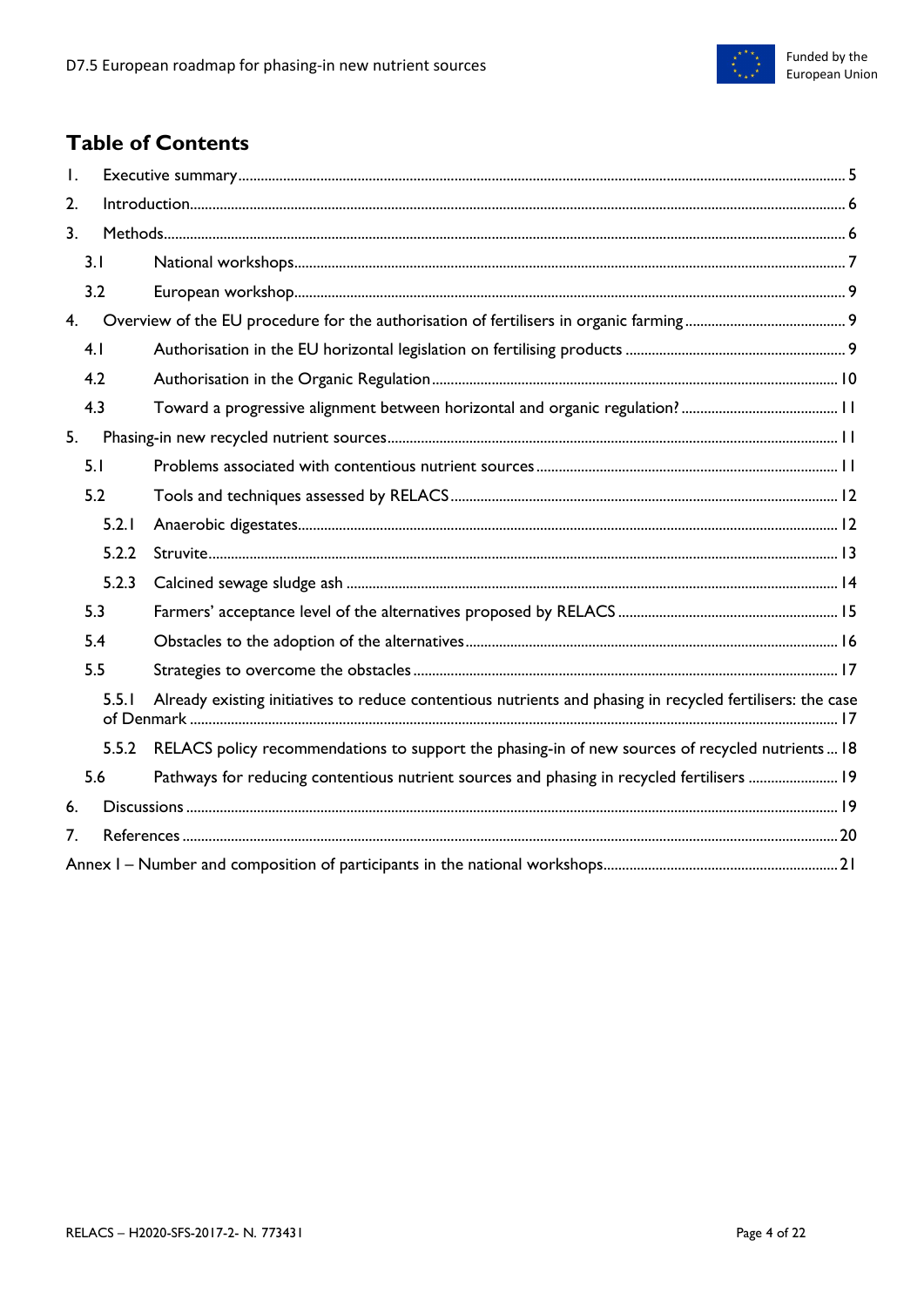

## <span id="page-4-0"></span>**1. Executive summary**

In organic farming, plants should primarily be fed through the soil ecosystem, therefore fertilisation focuses on feeding the soil life. Organic farmers rely on biological nitrogen fixation by legumes, complemented by recycling, regeneration and/or addition of organic materials and nutrients.

Among the external inputs used for organic plant nutrition, manures from non-organic farms and rock phosphates are considered the most problematic due to contaminants, the usage of non-renewable sources as well as the structural dependency on conventional farms. Reducing their use is challenging because on the one hand it could increase the risks of mining the soil – especially in stockless farms – and on the other hand, it would further reduce the productivity per area.

The RELACS project has contributed to open pathways to alternative sources of plant nutrition needed to reduce the dependency on contentious fertilizers and manures in plant production. To do so, RELACS has analysed opportunities for new technologies to recycle nutrients from waste streams for organic agriculture, focusing on three recycled inputs: struvite, anaerobic digestates and calcined sewage sludge ash.

The analysis of RELACS were presented to relevant stakeholders of the organic sector and to EU policymakers, in order to assess their acceptability of the recycled inputs and to identify under which conditions they could be adopted. This multi-actor approach and fact-based dialogue allowed to develop a "European roadmap for phasing in new nutrient sources in organic farming systems", with the aim to propose fair, reliable and implementable rules to achieve an identified realistic integration of new recycled inputs into organic nutrient supply strategies.

The RELACS project has shown that the importance of nutrient supply in organic farming has been underestimated so far. Current soil fertility management of organic farms may pose a risk either for soil fertility as indicated by negative balances, or for the environment due to high surpluses. In addition, the extent of 'dependence' on conventional sources may appear low at the aggregate level, but there are significant inter-regional variations, and some production systems remain highly dependent on external sources of N besides biological nitrogen fixation, such as stockless arable and low animal intensive farms.

Reducing the dependence of organic farms on conventional manure and external nutrients from non-renewable sources is nevertheless possible in the medium term, but it needs to be well prepared. This pathway relies on the development of recycling of societal waste streams, where recycled fertilisers can help to replace fertilisers from conventional origin to some extent. Increasing access to recycled waste products will require policy support in several fields. Further research is needed to ensure that the proposed recycled fertilisers are both yield efficient and environmentally safe (especially with regards to contaminants and microplastics). Significant financial and logistical support will be needed to improve waste collection systems. Regional approaches will be key to adapt the demand with local availability of nutrient sources. Farmers also need to be supported, through intensified advice on nutrient balances and incentives to use recycled fertilisers. In parallel, the organic sector will have to agree on the criteria for determining whether a recycled fertiliser is compatible with the principles of organic farming. The Organic Regulation will then have to evolve to reflect these developments.

While the Farm to Fork strategy sets a target of 25% organic farmland by 2030, it also contains a target to reduce nutrient losses by at least 50%, while ensuring that there is no deterioration in soil fertility. This is supposed to lead to a reduction of the use of fertilisers by at least 20% by 2030. Given that considerable nutrient exports are unavoidable, organic farms will inevitably require a degree of import of nutrients for replacement. Future policy initiatives related to soil fertility management should reflect this point inherent in the functioning of all production systems, not just organic systems. Finally, it is important to emphasise that the challenge of soil fertility in organic farming (and beyond) is also strongly linked to farmers' choices about the level of land use efficiency, which is strongly influenced by market constraints and the policy framework.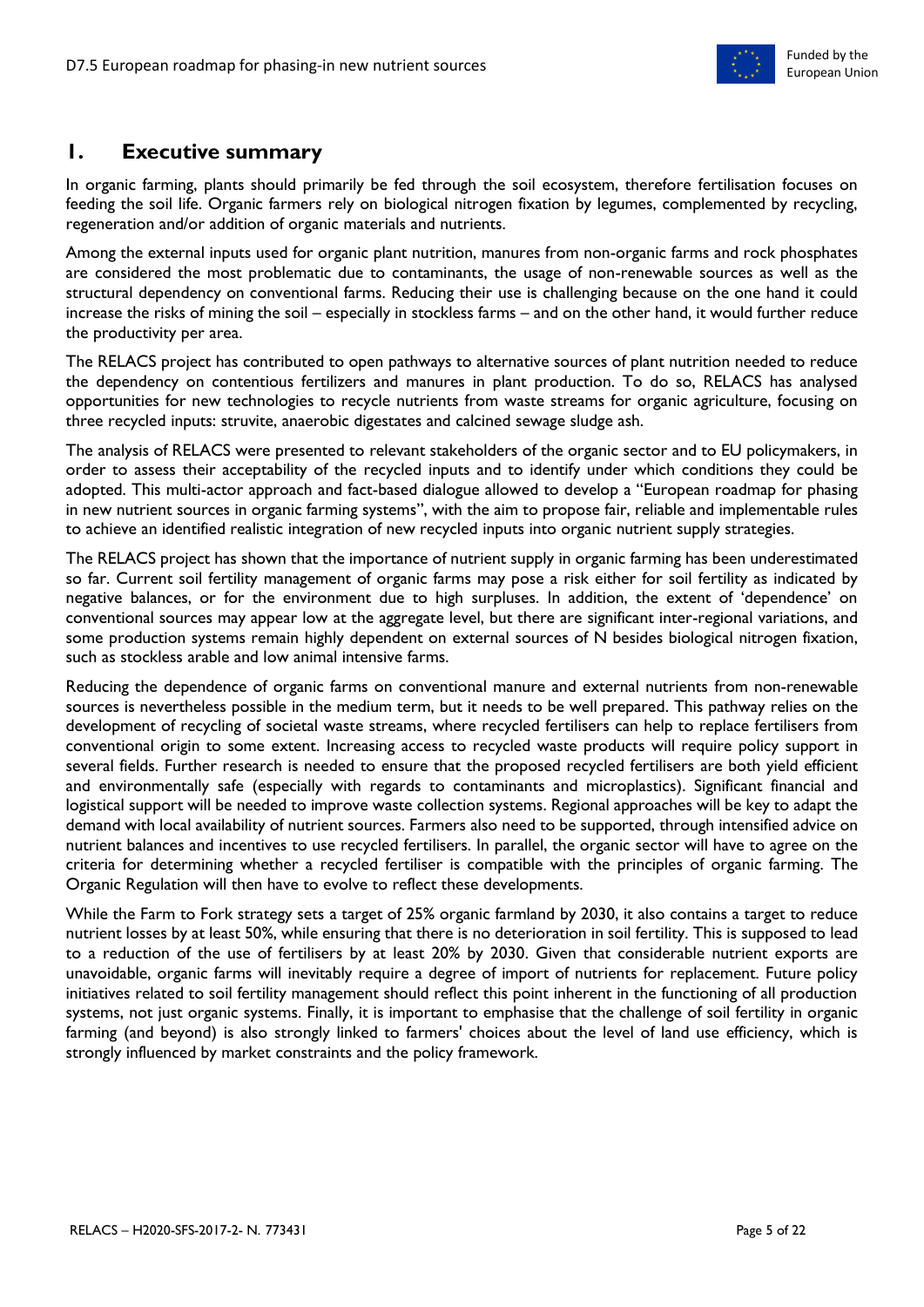

# <span id="page-5-0"></span>**2. Introduction**

Organic agriculture works with living eco-systems and cycles, emulates them and helps sustain them, in order to create resilient agricultural systems. Ecological processes and recycling are at the heart of the organic approach to plant nutrition, allowing to minimise dependence on external inputs.

In organic farming, plants should primarily be fed through the soil ecosystem, therefore fertilisation focuses on feeding the soil life. Organic farmers rely on biological nitrogen fixation by legumes, complemented by recycling, regeneration and/or addition of organic materials and nutrients. Important soil fertility management practices are crop rotation design, crop residue management and the application of animal manures, composts and a variety of permitted commercial fertilizers and soil conditioners.

As established in the Organic Regulation (EU) 2018/848<sup>1</sup>, external inputs authorised as fertilisers in organic production are limited to "natural or naturally-derived substances" and "low solubility mineral fertilisers". They are composed of material of microbial, plant or animal origin such as livestock manure or organic waste from the cities and food industry. The list of authorised products is established in Annex II of Regulation (EU) 2021/11652.

Some of the external fertilisers authorised in organic production come from conventional agricultural systems, such as manure, animal by-products (e.g. meat and bone meal, keratins or blood), or plant-based products, such as residues of the oil, sugar or plant starch industry. This dependence on conventional farming is problematic for the organic sector, as their supplier's environmental or animal welfare practices may not be in line with organic principles. Other nutrient sources authorised in organic farming are considered contentious because they come from non-renewable sources, such as rock phosphate. However, numbers of organic farms depend on external fertilisers to close nutrient cycles, especially those lacking livestock.

In parallel, organic agriculture has grown considerably in Europe over the past decades, and this trend is now strongly supported politically with the EU Green Deal and the Farm to Fork target of 25% organic farmland by 2030. Given the expected growth of the organic sector for the coming years, reducing the dependence on contentious nutrient sources will be challenging.

The RELACS project aimed at assessing alternative sources of plant nutrition needed to reduce the dependency on contentious fertilisers and manures in plant production, with a focus on recycled fertilisers.

This roadmap presents the steps to reach this goal.

# <span id="page-5-1"></span>**3. Methods**

RELACS is broken down into 6 research and development work packages (WPs1-6), in which scientists and farmers working closely together with industry partners have developed, explored and adapted innovative solutions and strategies to reduce the use of copper (WP1), mineral oil (WP2), contentious fertilisers and manures (WP3), anthelmintics (WP4), antibiotics (WP5) and synthetic vitamins (WP6); one work package dedicated to the sciencepractice dialogue to support the development of relevant EU policies (WP7); one for outreach and technology transfer (WP8); and one for consortium and project management (WP9). All WPs are strongly linked to and interacting with WP7, leading the development of three European roadmaps for the reduction of contentious inputs in organic production:

- i. European roadmap for the reduction of contentious plant protection products: copper and mineral oil
- ii. European roadmap for the reduction of contentious fertilisers and manures in plant nutrition
- iii. European roadmap for the reduction of contentious inputs used in livestock production: antibiotics, anthelmintics and vitamins

The aim of the RELACS European roadmaps is to propose fair, reliable and implementable rules to achieve an identified realistic reduction pathway for each of these six priority contentious inputs.

<sup>&</sup>lt;sup>1</sup> Regulation (EU) 2018/848 of the European Parliament and of the Council of 30 May 2018 on organic production and labelling of organic products and repealing Council Regulation (EC) No 834/2007

<sup>&</sup>lt;sup>2</sup> Commission Implementing Regulation (EU) 2021/1165 of 15 July 2021 authorising certain products and substances for use in organic production and establishing their lists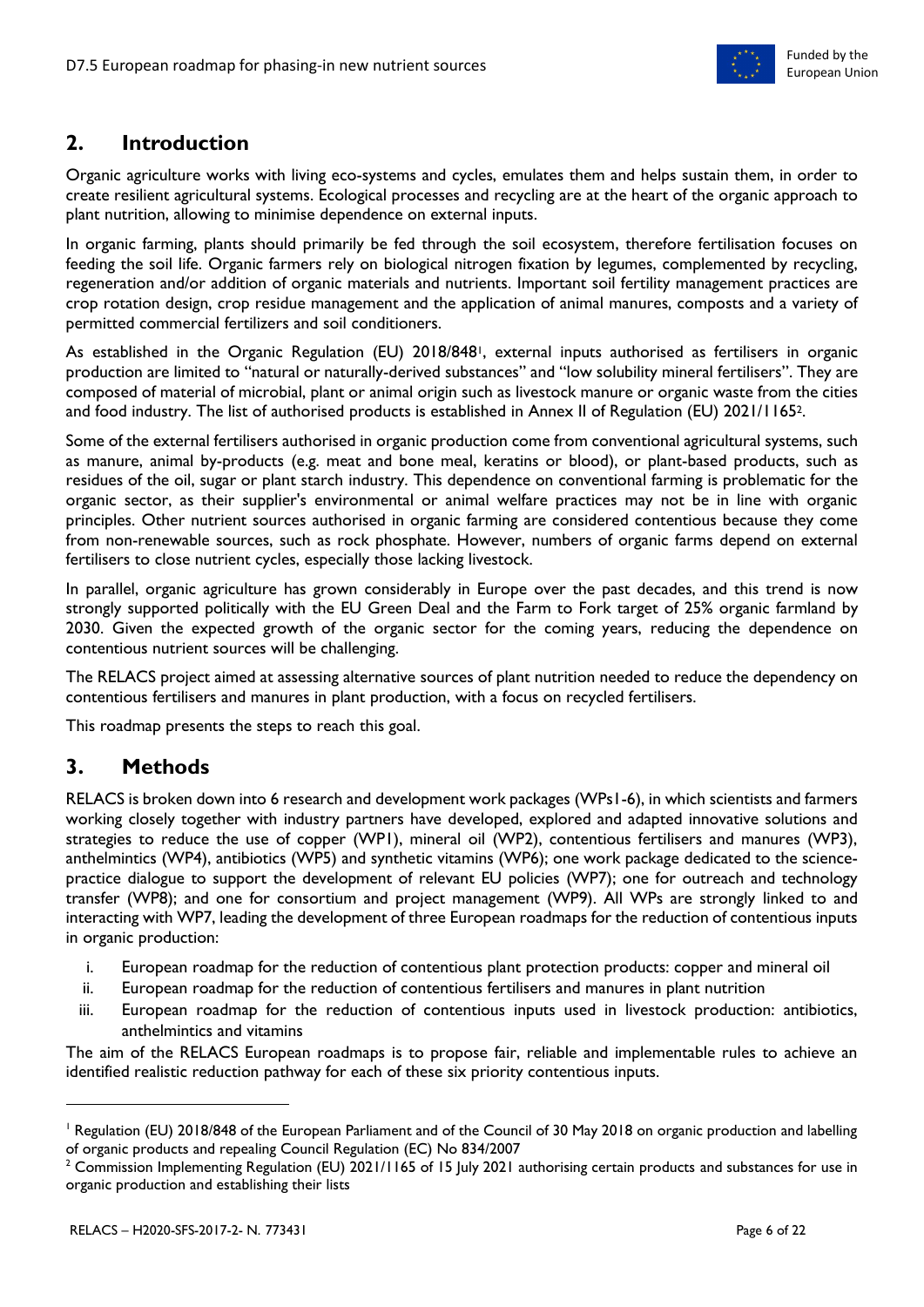

The roadmaps have been developed through a multi-actor approach and a fact-based dialogue. As a first step, workshops were organised at national level to present and discuss the alternatives developed within RELACS to relevant stakeholders of the organic sector. Then, the outcomes of the national workshops were presented and discussed during a European workshop. All the outcomes of these workshops provide the basis for the preparation of the three European roadmaps.

### <span id="page-6-0"></span>**3.1 National workshops**

21 national workshops were organised in 9 EU Member States (France, Italy, Spain, Bulgaria, Hungary, Germany, Denmark, Estonia, Belgium) and the United Kingdom, gathering practitioners, advisors, national authorities, and scientists (see Figure 3-1 and Annex I), to discuss the pros and cons of alternative tools and techniques developed by RELACS, explore the current acceptance level as well as identify necessary adaptations of current legislation to enable the uptake of these alternatives.

Each workshop focused on one contentious input and its alternatives. Depending on the national context, one or more workshops were organised (see Table 3-1).

The workshops to discuss alternatives to the use of synthetic vitamins could not be organised, because of difficulties in gathering the relevant participants. Unlike all the other workshops of which the main stakeholders are the farmers, the relevant stakeholders to discuss alternatives to synthetic vitamins are the feed mills, which supply both the conventional and organic sectors. Too few of these actors showed interest in participating in a RELACS workshop. This could be explained by the fact that the national networks of feed mills are less developed than the organic farmers' networks, and the fact that they are operating in a competitive market which makes it difficult to create sufficient confidence.

|                 | Copper           | <b>Mineral Oils</b> | <b>Nutrients</b> | <b>Anthelmintics</b> | <b>Antibiotics</b> | <b>Vitamins</b> |
|-----------------|------------------|---------------------|------------------|----------------------|--------------------|-----------------|
| <b>France</b>   |                  |                     |                  |                      | 2020 & 2021        |                 |
| <b>UK</b>       | Aug. 2021        |                     |                  | <b>June 2021</b>     | <b>June 2021</b>   |                 |
| <b>Hungary</b>  | Sept. 2021       |                     | Sept. 2021       |                      |                    |                 |
| <b>Spain</b>    | <b>June 2021</b> | <b>June 2021</b>    |                  |                      | <b>July 2021</b>   |                 |
| <b>Italy</b>    | May 2021         | <b>May 2021</b>     | <b>May 2021</b>  |                      |                    |                 |
| Germany         | Sept. 2021       |                     | April 2021       | April 2021           | April 2021         |                 |
| Estonia         |                  |                     | Sept. 2021       |                      | Sept. 2021         |                 |
| <b>Belgium</b>  | <b>July 2021</b> |                     |                  |                      |                    |                 |
| <b>Denmark</b>  |                  |                     | Sept. 2021       |                      |                    |                 |
| <b>Bulgaria</b> | <b>June 2021</b> |                     |                  |                      |                    |                 |
| <b>TOTAL</b>    | 7                | $\mathbf{2}$        | $\overline{5}$   | $\mathbf{2}$         | 5                  |                 |

Table 3-1 Overview of national workshops organised by RELACS

Technical dossiers on each alternative input or method were prepared by the research and technology development (R&D) work packages (WPs 1-6) and shared with the participants before the workshop. Each dossier provides basic information on the alternative proposed: technical, chemical and physical properties, specification of use, side effects, regulatory status, price and compliance with organic principles.

During the workshops, participants were invited to give their views on the acceptability of the alternatives presented regarding their efficacy, environmental impact, cost/benefit and practical obstacles to their uptake. They were also invited to identify knowledge and advisory needs to enable the uptake of the alternatives. Optionally, participants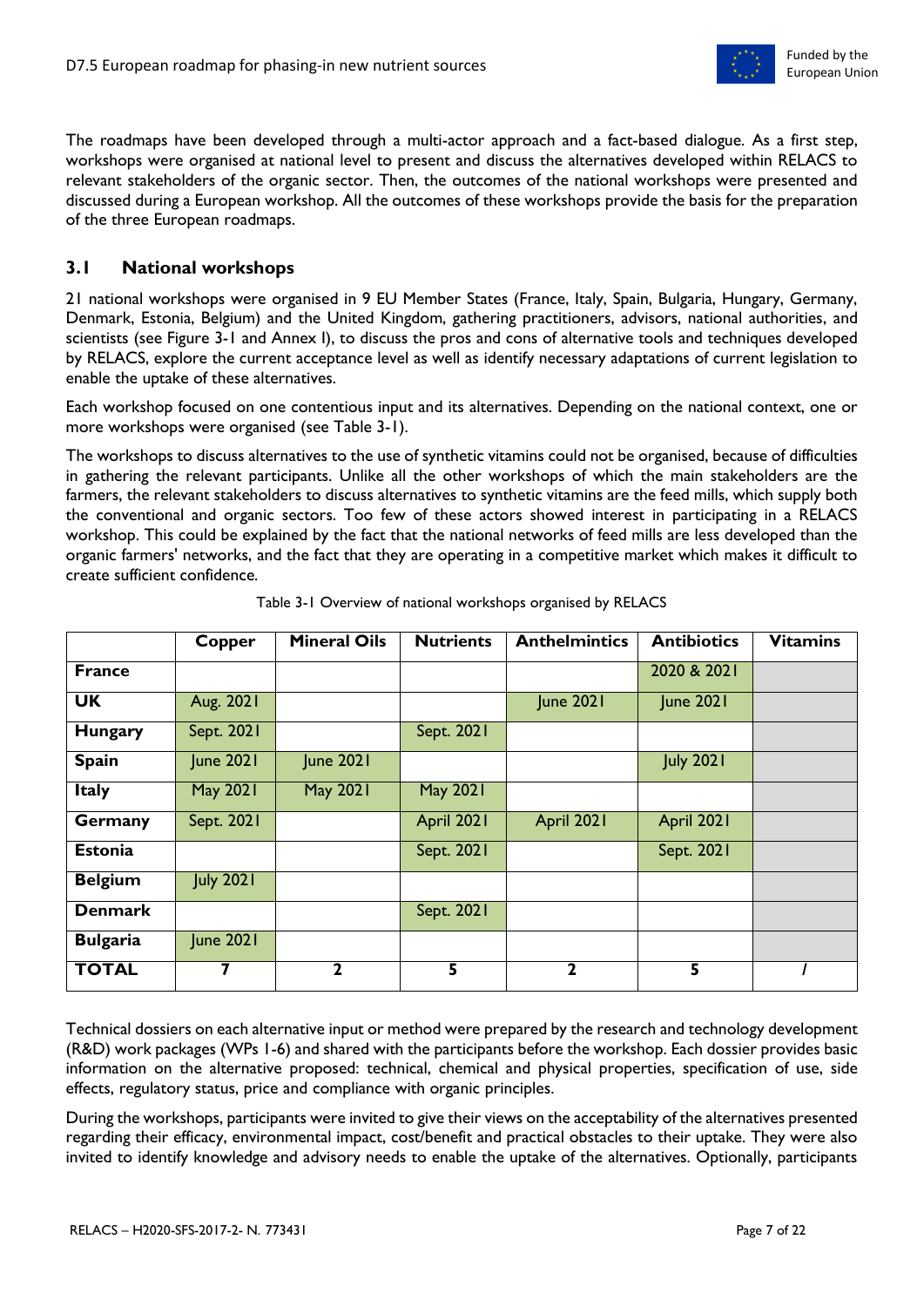

were also asked to identify regulatory and market aspects that might influence the adoption of the alternatives (registration, regulatory obstacles, scalability, supply chain).

Based on this assessment, the participants had to conclude for each alternative whether it could be accepted to reduce the use of the contentious inputs, and under which conditions. Participants were also asked to propose national recommendations and actions to reduce contentious inputs, elucidate bottlenecks and propose timelines for implementation. The outcomes of the national workshops are compiled in input-specific national roadmaps.



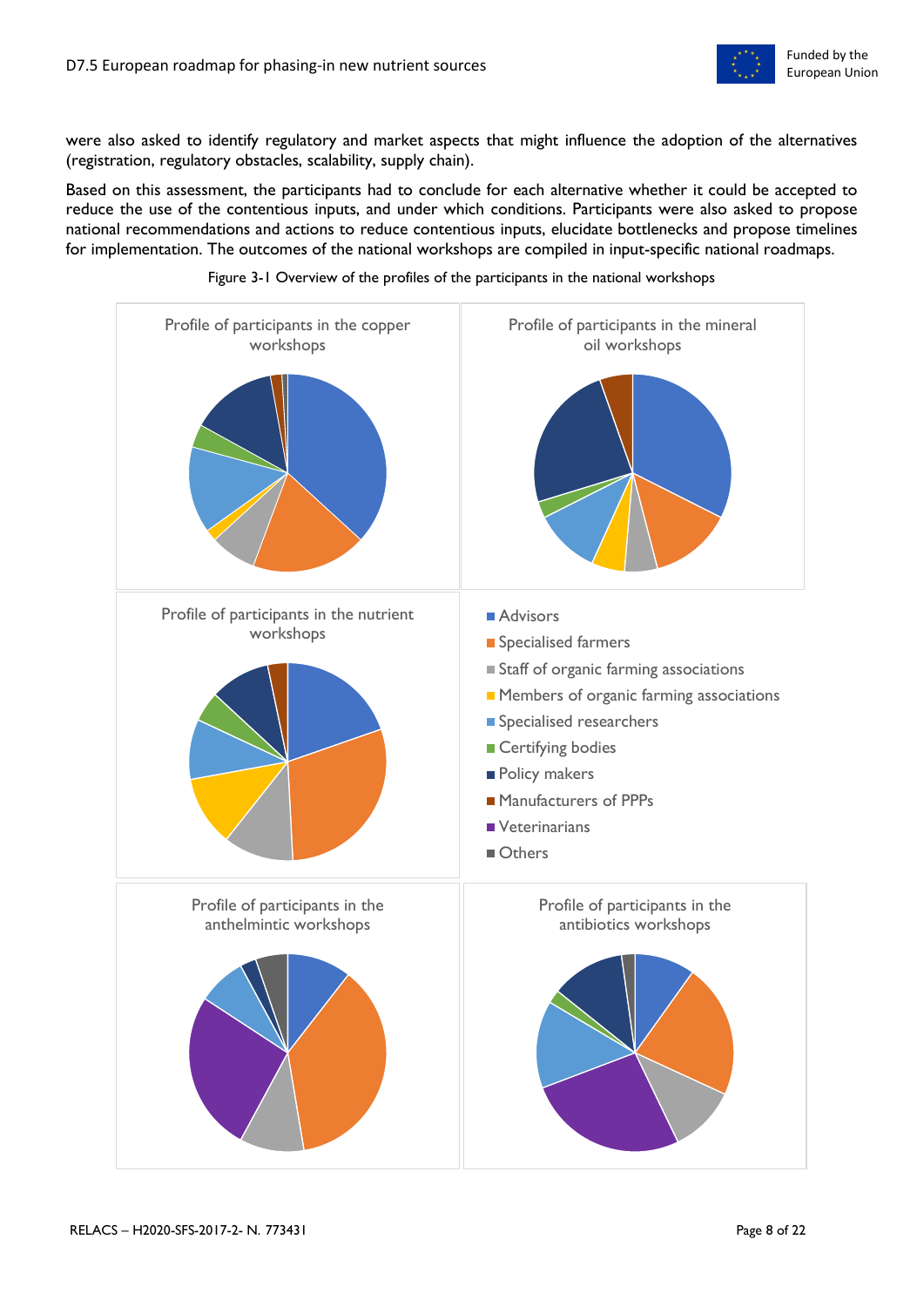

### <span id="page-8-0"></span>**3.2 European workshop**

A European workshop took place on the  $2^{nd}$  of December 2021, with the aim to share the conclusions of the national roadmaps and to discuss the actions needed at EU level to help reduce the use of contentious inputs and, more generally, to design fair, reliable and implementable EU rules on the use of inputs in organic production. The workshop was attended by about 50 people. Participants were mainly RELACS and Organic-PLUS partners; few participants were from the European Commission or industry.

A summary of the outcomes of the national workshops was presented to the participants, focusing on the level of acceptance of the alternatives by farmers and the main obstacles to their adoption that were identified. Then, the participants were divided into three working groups corresponding to the topics of the three RELACS European roadmaps (plant protection, nutrients, livestock). Based on the results of the national workshops, they brainstormed on potential solutions at EU level to facilitate the adoption of the alternatives developed by RELACS and considered acceptable by farmers.

The aim of the three RELACS European roadmaps – on the reduction of contentious plant protection products, nutrients, and inputs used in livestock production – is to provide recommendations for the reduction of contentious inputs in organic agriculture based on science and facts and in close discussion with relevant stakeholders through the RELACS national and European workshops.

# <span id="page-8-1"></span>**4. Overview of the EU procedure for the authorisation of fertilisers in organic farming**

The Organic Regulation (EU) 2018/848 defines the principles and practices of EU organic agriculture, including the rules on the use of inputs. It establishes that external inputs in organic agriculture are limited to (i) inputs from organic production; (ii) natural or naturally-derived substances and/or (iii) low solubility mineral fertilisers. Additionally, they must be compatible with the objectives and principles of organic production to be authorised. Finally, only products and substances that have been previously authorised in the relevant EU's horizontal legislations can be used in organic production.

Therefore, the authorisation of any new input for organic production must follow two regulatory steps: first, the input has to comply with the corresponding EU's horizontal legislation, then it has to be added to the annexes of the Regulation (EU) 2021/1165 establishing the list of products and substances authorised in organic agriculture.

## <span id="page-8-2"></span>**4.1 Authorisation in the EU horizontal legislation on fertilising products**

The new Regulation (EU) 2019/1009<sup>3</sup> on the authorisation of EU fertilising products was adopted in June 2019. It will enter into force in July 2022 and will repeal the former EU Fertiliser Regulation (EC) No 2003/20034.

Regulation (EC) 2003/2003 establishes harmonised conditions for making available certain fertilisers on the EU market, as it applies almost exclusively to fertilisers from mined or chemically produced, inorganic materials. It regulates only the characteristics of the final product in a very precise way such as its nutrient levels. Fertiliser manufacturers have the possibility to choose between:

complying with the EU Regulation to get their products marked as 'EC fertilisers', which can then move freely in the internal market – it is the responsibility of the manufacturer to make sure that a fertiliser labelled as an 'EC Fertiliser' meets the technical and labelling requirements of the regulation,

<sup>&</sup>lt;sup>3</sup> Regulation (EU) 2019/1009 of the European Parliament and of the Council of 5 June 2019 laying down rules on the making available on the market of EU fertilising products and amending Regulations (EC) No 1069/2009 and (EC) No 1107/2009 and repealing Regulation (EC) No 2003/2003

<sup>4</sup> Regulation (EC) No 2003/2003 of the European Parliament and of the Council of 13 October 2003 relating to fertilisers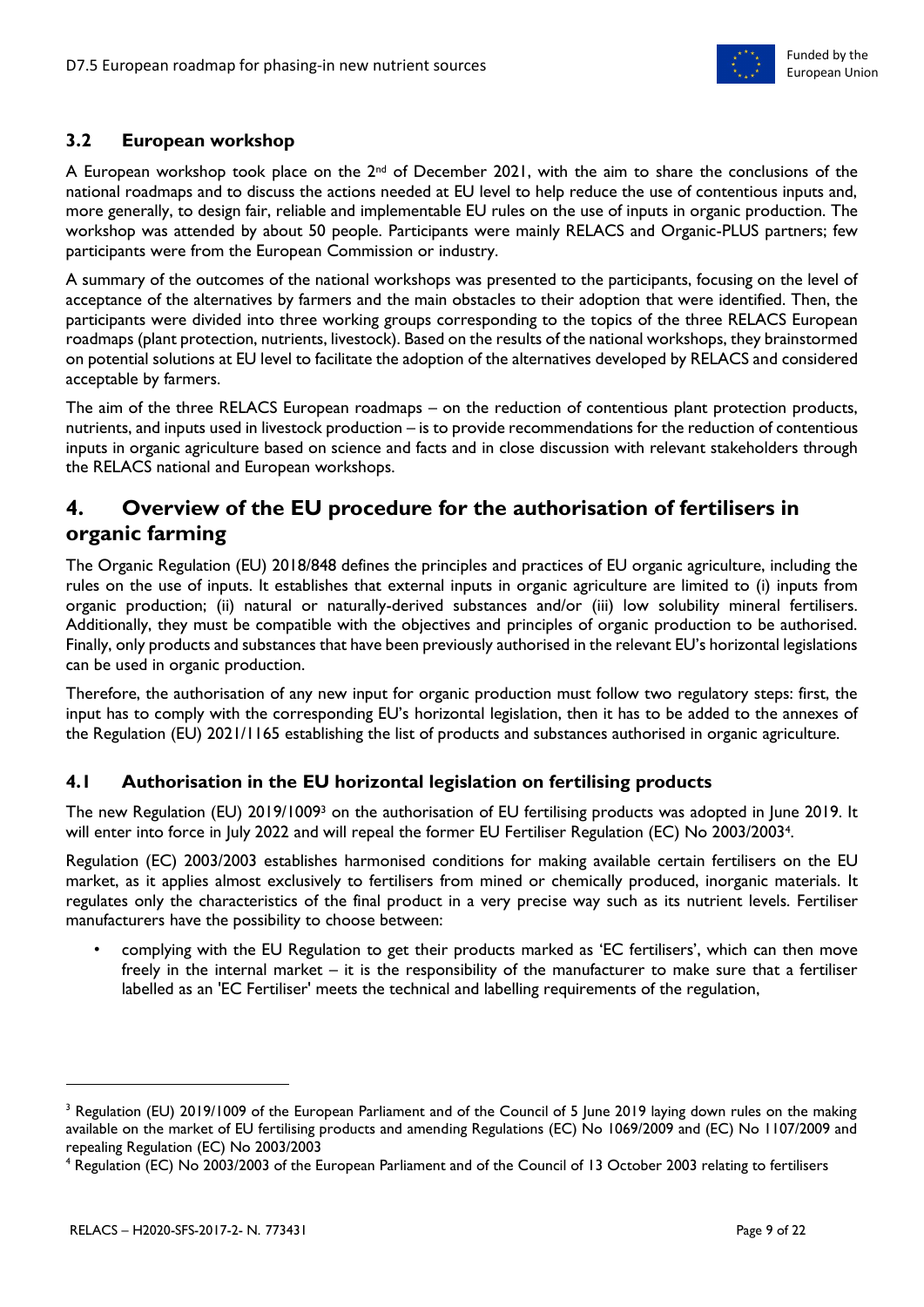

• or applying the national legislation on fertilisers of the Member State where they want to sell their products. In case they intend to place the product on the market of another Member State, they rely on the mutual recognition principle5.

For other fertilising products (such as organic fertilisers), the conditions for placing them on the market are governed by national laws and the mutual recognition rules apply.

The new Fertilising Product Regulation (EU) 2019/1009 (FPR) brings two main novelties:

- (i) The scope of harmonised rules is expanded to a wide range of fertilising products such as organic fertilisers, organo-mineral fertilisers, soil improvers, inhibitors, growing media or blends and plant biostimulants, which will open the EU market to these products.
- (ii) Requirements are established for both the final characteristics of the product (e.g. nutrient levels, contaminant limits) and the input materials composing the fertilising products.

The FPR will exist in parallel to national legislation and mutual recognition as it is only creating an optional harmonisation. This means that manufacturers will still have the choice between marketing their product as "EC fertilisers" (and therefore complying with the FPR requirements) or marketing their product at Member State level (and therefore complying with national rules and using mutual recognition rules to extend their trade to other Member States).

### <span id="page-9-0"></span>**4.2 Authorisation in the Organic Regulation**

Annex II of the Implementing Regulation (EU) 2021/1165 establishes the list of fertilisers, soil conditioners and nutrients that may be used in organic production, "provided that they are compliant with the relevant Union and national legislations on fertilising products, in particular, where applicable, Regulation (EC) No 2003/2003 and Regulation (EU) 2019/1009; and Union legislation on animal by-products, in particular Regulation (EC) No 1069/2009 and Regulation (EU) No 142/2011, in particular Annexes V and XI."

To be included in Annex II, fertilising materials or products fulfilling the above-mentioned provisions must undergo an assessment process to ensure that they comply with the principles of organic farming.

It is the Commission that decides on the addition of an active substance to Annex II, more precisely the "Organics" Unit of DG AGRI. Member States can submit to the Commission requests to do so. Before taking its decision, the Commission receives advice from the expert group for technical advice on organic production (EGTOP), which is a permanent group of the Commission composed of independent scientists and other experts from EU countries with competences related to organic production.

The EGTOP assists the Commission by assessing for each material the compliance of the following criteria with the objectives and principles of organic production:

- Necessity for intended use and known alternatives
- Origin of raw material and manufacturing process
- Environmental issues, use of resources, recycling
- Animal welfare issues
- Human health issues
- Food quality and authenticity
- Social, economic, and ethical concerns

Based on this technical evaluation, the EGTOP also provides non-binding recommendations on the authorisation of the substance for organic production. There is no pre-established logic for weighting the criteria against each other. The expert group follows a holistic approach and decides on a case-by-case basis.

The Commission generally follows the EGTOP's opinion. Any Commission's proposal concerning the authorisation of a new fertilising material for organic production (meaning its inclusion in Annex II) is submitted for approval by

 $\overline{a}$ 

<sup>&</sup>lt;sup>5</sup> The principle of mutual recognition stems from Articles 34-36 of the Treaty on the Functioning of the European Union and is further defined in Regulation (EU) 2019/515 on the mutual recognition of goods lawfully marketed in another country.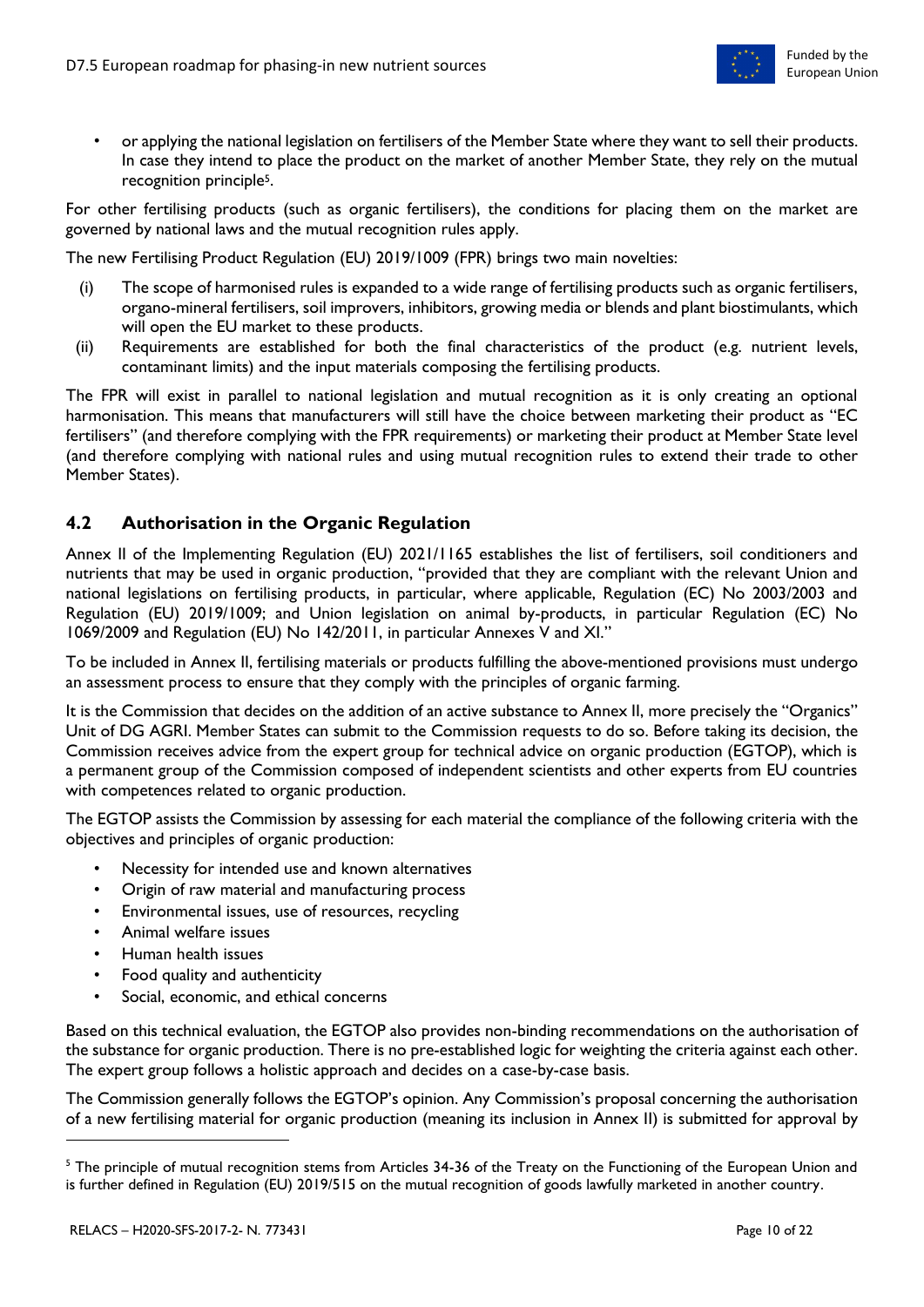

the Committee on Organic Production, composed of representatives of EU Member States. The Commission's proposal may specify more restrictive conditions for the use of the product in organic production than those established for the use in conventional farming – in the horizontal legislations on fertilising products.

### <span id="page-10-0"></span>**4.3 Toward a progressive alignment between horizontal and organic regulation?**

As the horizontal legislation on fertilisers only creates optional harmonisation, it should be possible for a fertiliser to be included in Annex II of the Organic Regulation 2021/1165 even if it is not registered under Regulations (EC) No 2003/2003 and/or (EU) 2019/1009.

However, in recent years there has been a gradual alignment between the organic regulation and horizontal regulations governing the authorisation of agricultural inputs. In the case of fertilisers, the inclusion in the Annex of the Organic Regulation of new materials encompassed by the Regulation (EC) 2003/2003 has been conditioned in some cases to their previous authorisation under Regulation (EC) 2003/2003 – especially for materials that undergo physical, chemical or biological treatment.

For instance, in 2016, the EGTOP concluded that struvite and renewable calcined phosphate should be included in the list of authorised fertilisers for organic agriculture, if they were first authorised under Regulation (EC) No 2003/20036. Since the new Fertilising Products Regulation 2019/1009 will cover more fertilising products, it might be expected that the inclusion of new materials in Annex II of Regulation (EU) 2021/1165 becomes more and more determined by a previous registration under the horizontal legislation.

It is interesting to note that in Regulation (EU) 2021/1165, the wording regarding the requirements with which fertilisers must first comply before they can be authorised for organic production leaves room for interpretation, as it states: "provided that [these fertilising products] are compliant with the relevant Union **and** national legislations on fertilising products, in particular, **where applicable**, Regulation (EC) No 2003/2003 and Regulation (EU) 2019/1009". This might be interpreted as an obligation for fertilising products to comply with the EU horizontal Regulations, even if this is supposed to be optional.

If compliance of fertilisers for organic farming with the EU horizontal regulation becomes the norm, the approval procedure for these products can be expected to become longer and more complex, due to additional scientific data requirements, costs and administrative tasks. From a technical point of view, difficulties may emerge to match the safety criteria for recycled fertilisers because of the variable composition of the raw materials (waste, organic co-products...).

# <span id="page-10-1"></span>**5. Phasing-in new recycled nutrient sources**

### <span id="page-10-2"></span>**5.1 Problems associated with contentious nutrient sources**

To maintain and increase soil fertility, organic farmers carefully manage nutrient cycles on-farm through croprotations and the use of nitrogen fixing plants, as well as the use of animal manure. However, in practice, organic arable farming is often decoupled from animal husbandry, thus macronutrients like N, P and K are not available in appropriate amounts, and therefore they need to be supplied via external sources (Løes et al. 2017). The import of nutrients is particularly necessary to maintain yield levels on farms with little or no livestock.

Among the external inputs used for organic plant nutrition, manures from non-organic farms and rock phosphates are considered the most problematic due to contaminants, the usage of non-renewable sources as well as the structural dependency on conventional farms (Oelofse et al. 2013; Cordell & White, 2011). But according to expert opinions mapped in a RELACS study7, some commercial fertilizers such as feather meal from large scale poultry production are also considered as problematic.

<sup>6</sup> EGTOP Final Report on Organic Fertilizers And Soil Conditioners (II), 2016

<sup>7</sup> Internal report on the current use of and need for external nutrients in eight case study regions in Europe: Denmark, United Kingdom, Germany North, Germany South, Italy, Hungary, Estonia and Switzerland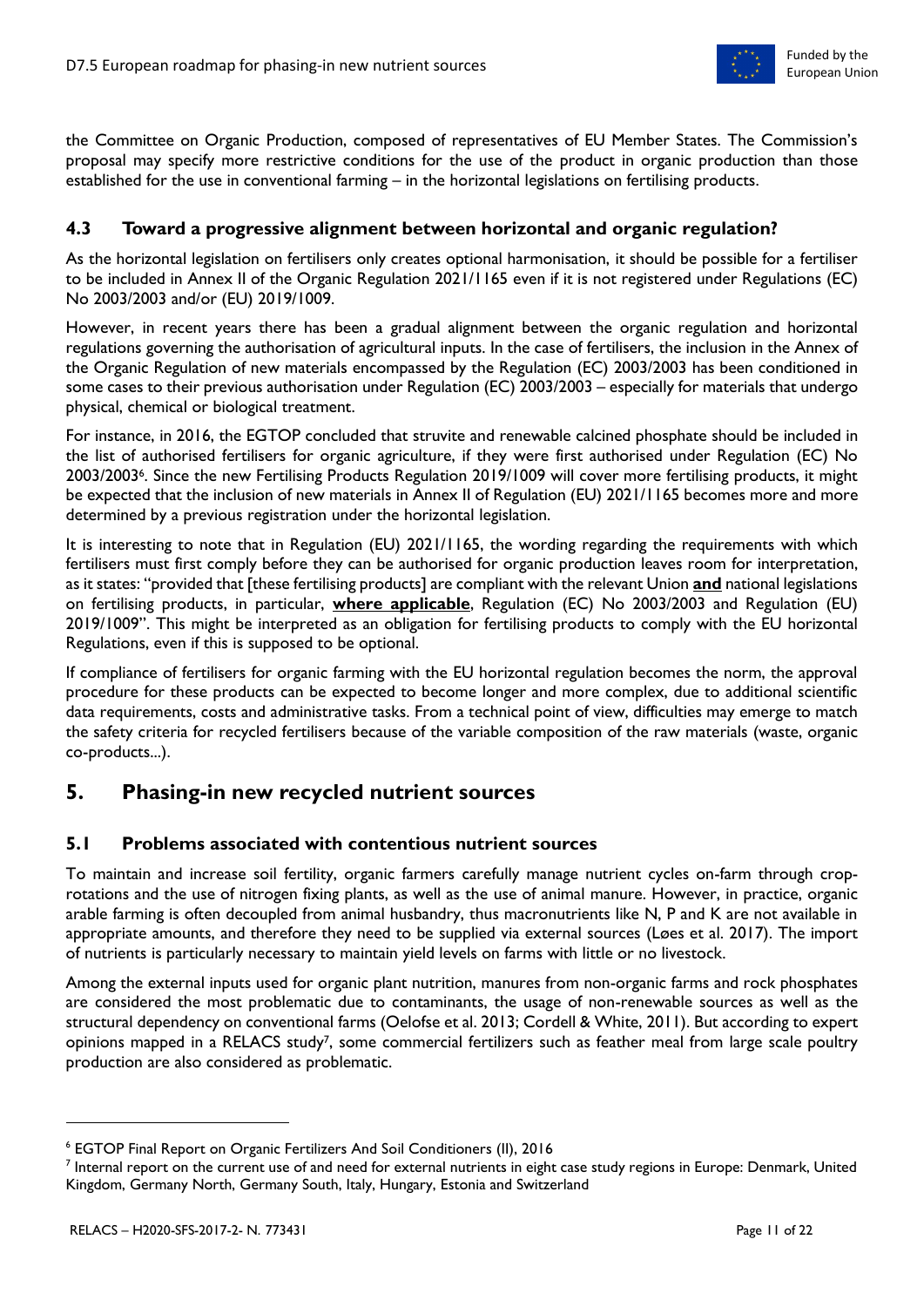

Although organic agriculture seeks to decrease reliance on external nutrients sources, organic farmers in different contexts still rely on the import of nutrients from conventional agriculture to varying degrees. There has been limited work undertaken across Europe that directly quantified the reliance of organic farms on conventional nutrient sources. The few studies undertaken have shown that organic farms, especially stockless ones, rely on animal manure from conventional farms to fulfil their nutrient needs, in particular the supply of P and K (Foissy et al, 2013; Oelofse et al, 2013; Nowak et al. 2013; Gosling and Shepherd 2005). These observations are confirmed for Denmark, Hungary and Italy by a study undertaken in the RELACS project, on nutrient management strategies and reliance on external inputs in a variety of countries and contexts (the internal report mentioned above). The study shows that whilst on an aggregated level across all farms N was in surplus and P and K were relatively balanced, it was evident that more than half of the farms surveyed had negative P and K budgets. Ensuring supply of P and K in organic farms is thus a challenge. Biological nitrogen fixation remains an important source of N in organic farms. The utilization of external inputs varied widely across locations, often reflecting the levels of land-use intensity. The use of nutrient inputs from recycled products was most prominent in Germany and Switzerland. 'Conventional manure' (viewed as a contentious input) was an important nutrient input especially in Denmark, Hungary and Italy. Rock phosphate was not used on any of the farms.

Reducing the use of conventional manure in organic farming systems is challenging because on the one hand it could increase the risks of mining the soil – especially in stockless farms – and on the other hand, it would further reduce the productivity per area.

The EU has set a target to reach 25% of agricultural land under organic farming by 2030. Additional nutrient sources are needed to support the expected growth of the organic sector while reducing the use of contentious external nutrients. The use of recycled fertilizer from urban waste could help in lowering the reliance of the organic sector on manures from conventional farming while also closing the nutrient cycle between urban and rural areas. However, first the recycled fertilizers need to be evaluated in respect to their yield effect, nutrient efficiency, resulting nutrient budgets, environmental impact, especially N losses and accumulation of potentially toxic elements (PTEs), and their effect on soil fertility in the short and long term. Matching regional demand with local availability of nutrient sources is a prerequisite to operate resource-efficiently, since organic matter-based fertilizers are notoriously bulky.

### <span id="page-11-0"></span>**5.2 Tools and techniques assessed by RELACS**

The RELACS project has contributed to open pathways to alternative sources of plant nutrition needed to reduce the dependency on contentious fertilizers and manures in plant production. To do so, RELACS has analysed opportunities for new technologies to recycle nutrients from waste streams for organic agriculture, focusing on three recycled inputs: struvite, anaerobic digestates and calcined sewage sludge ash.

The main characteristics of these three recycled fertilisers are presented in the following sections.

#### <span id="page-11-1"></span>**5.2.1 Anaerobic digestates**

| <b>Description</b> | Anaerobically digested organic wastes from various origin (biowaste, green waste, food<br>waste).<br>Often separated into a liquid phase (2-12% dry matter) and a solid phase (non-dried solids:<br>20-30% dry matter, and dried solids: 60-86%). Solid digestates often subjected to<br>composting. |
|--------------------|------------------------------------------------------------------------------------------------------------------------------------------------------------------------------------------------------------------------------------------------------------------------------------------------------|
| <b>Type of use</b> | Organic multi-element fertilizer<br>Liquid digestate: medium-fast N releasing fertilizer for soil application<br>Solid digestate: slowly N releasing fertilizer for soil application                                                                                                                 |
| <b>Nutrient</b>    | Liquid digestates: 4.5-12% N, 0.7-1.2% P, 3-4% K.                                                                                                                                                                                                                                                    |
| content            | Solid digestates: 2-3% N, 0.6-0.9% P, 1.2-1.3% K.                                                                                                                                                                                                                                                    |
|                    | Both liquid and solid digestates also contain all other macro- and micronutrients as well as                                                                                                                                                                                                         |
|                    | carbon.                                                                                                                                                                                                                                                                                              |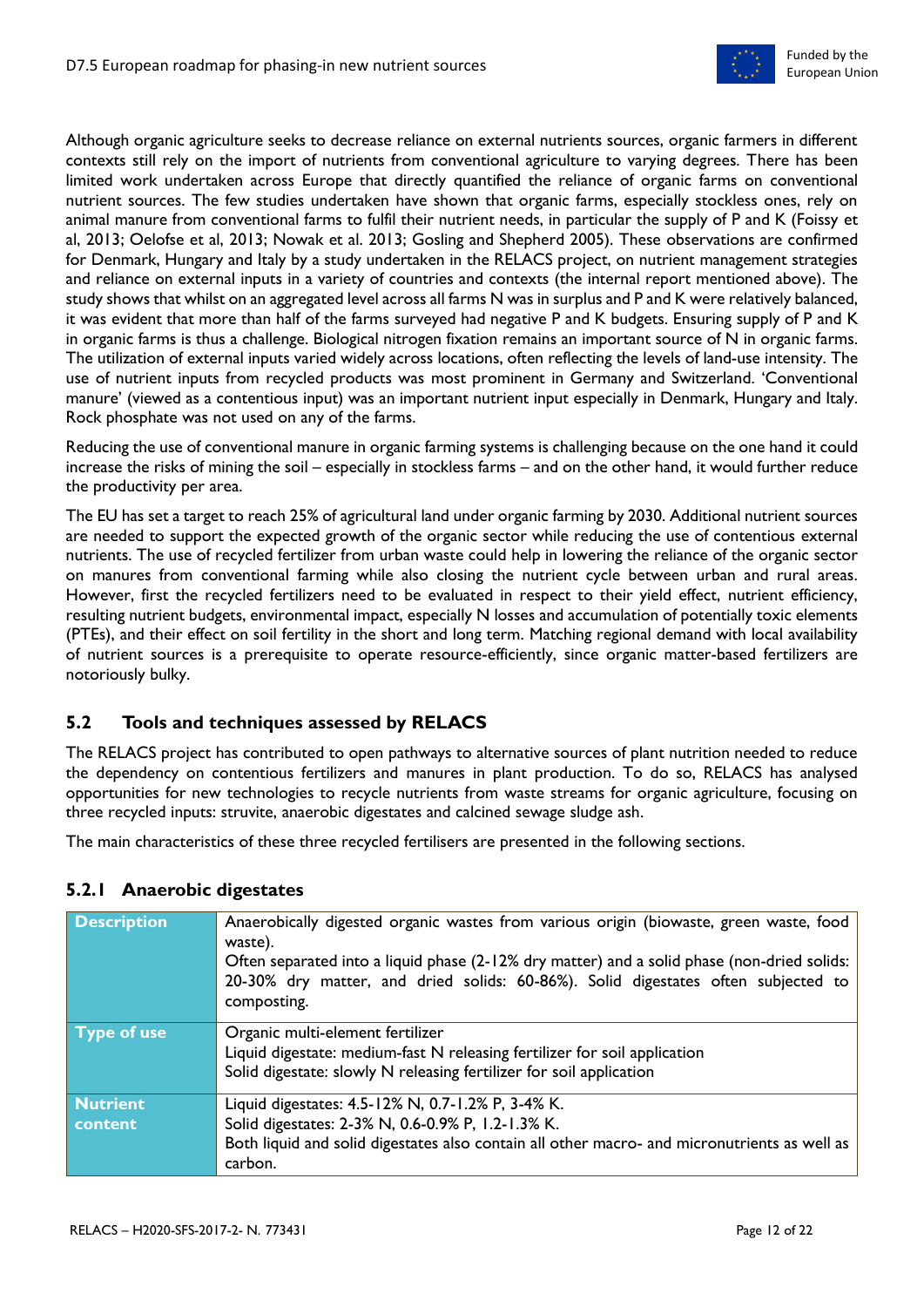

| <b>Mode of action</b>                                                | Liquid digestate contain 50-70% of total N in the form of ammonium, therefore show<br>immediate effects on plant N uptake.<br>Solid digestate contain up to 40% of total N in the form of ammonium, and usually have a<br>N fertilizer value of up to 30% of total applied N in the year of application, with a net<br>mineralization in the following years of 2-8%.<br>Both liquid and solid digestates improve soil properties such as water infiltration capacity,                                                                                                                                  |
|----------------------------------------------------------------------|---------------------------------------------------------------------------------------------------------------------------------------------------------------------------------------------------------------------------------------------------------------------------------------------------------------------------------------------------------------------------------------------------------------------------------------------------------------------------------------------------------------------------------------------------------------------------------------------------------|
|                                                                      | soil organic carbon, microbial activity and soil pH.                                                                                                                                                                                                                                                                                                                                                                                                                                                                                                                                                    |
| <b>Side effects</b>                                                  | N in liquid and solid digestates is prone to ammonia volatilization.<br>Accumulation of potentially toxic elements (PTEs) is prevented by the threshold values in<br>the Regulation (EC) 2021/1165. Most relevant elements are copper and zinc, which have a<br>dual role in the soil as potential pollutant and essential nutrient. Accumulation of PTEs with<br>regular application of digestates is typically lower than with regular application of<br>conventional pig slurry or household or green waste composts.<br>Concentrations of persistent organic pollutants in digestates are very low. |
| <b>Historic of use &amp;</b><br>regulatory<br><b>status</b>          | Organic wastes have traditionally been processed for reuse as fertilizer by composting.<br>Application of compost has a long tradition in general agriculture as well as organic<br>agriculture. Processing of these wastes by anaerobic digestion is a more recent technology.                                                                                                                                                                                                                                                                                                                         |
|                                                                      | The annex II of the EU Regulation (EC) No. 2021/1165 authorises the use of various<br>digestates, namely:<br>Liquid animal excrements after controlled fermentation<br>Fermented mixture of household waste<br>Fermented mixture of vegetable matter<br>Biogas digestate containing animal by-products co-digested with material of plant<br>$\bullet$<br>or animal origin as listed in this Annex.                                                                                                                                                                                                     |
|                                                                      | Food waste (retail or catering) and organic waste from food processing are not explicitly<br>mentioned, leaving room for interpretation.                                                                                                                                                                                                                                                                                                                                                                                                                                                                |
| Origin of<br>raw<br>material<br>$\mathbf{g}$<br>production<br>method | A variety of organic materials can be digested, e.g. manure, green waste of agricultural<br>origin, sewage sludge, organic waste from food industry, urban organic wastes - which<br>include green waste from gardens or park areas, source-separated food waste from private<br>households, food waste from retail or catering and organic waste from food processing).<br>Available amounts of urban organic wastes are approximately 100 kg per person and year.                                                                                                                                     |
|                                                                      | Anaerobic digestion is a thermophilic fermentation of mixed and shredded organic wastes<br>in biogas plants. Biogas is produced by the microbial breakdown of organic material in the<br>absence of oxygen. Digestates are the remainder of the original input material. Processing<br>chemicals are sometimes added during anaerobic digestion, including lime, zeolithe and iron<br>chloride.<br>During digestion, most weed seeds lose their ability to germinate, and the pathogen load is                                                                                                          |
|                                                                      | largely reduced. GHG emissions and N losses are lower during anaerobic digestion than<br>during composting.                                                                                                                                                                                                                                                                                                                                                                                                                                                                                             |
| <b>Scalability</b>                                                   | Depends on the development of biogas plants.                                                                                                                                                                                                                                                                                                                                                                                                                                                                                                                                                            |
| Costs                                                                | Price competitiveness over organic commercial fertilizers, at least in horticultural crops.                                                                                                                                                                                                                                                                                                                                                                                                                                                                                                             |

# <span id="page-12-0"></span>**5.2.2 Struvite**

| <b>Description</b> | Precipitate obtained by applying Ostara's Pearl® process to wastewater |
|--------------------|------------------------------------------------------------------------|
| Type of use        | Slow-release P fertilizer for soil application.                        |
|                    | Solid granules, $\varnothing$ = 0.9, 1.5 or 3.0 mm.                    |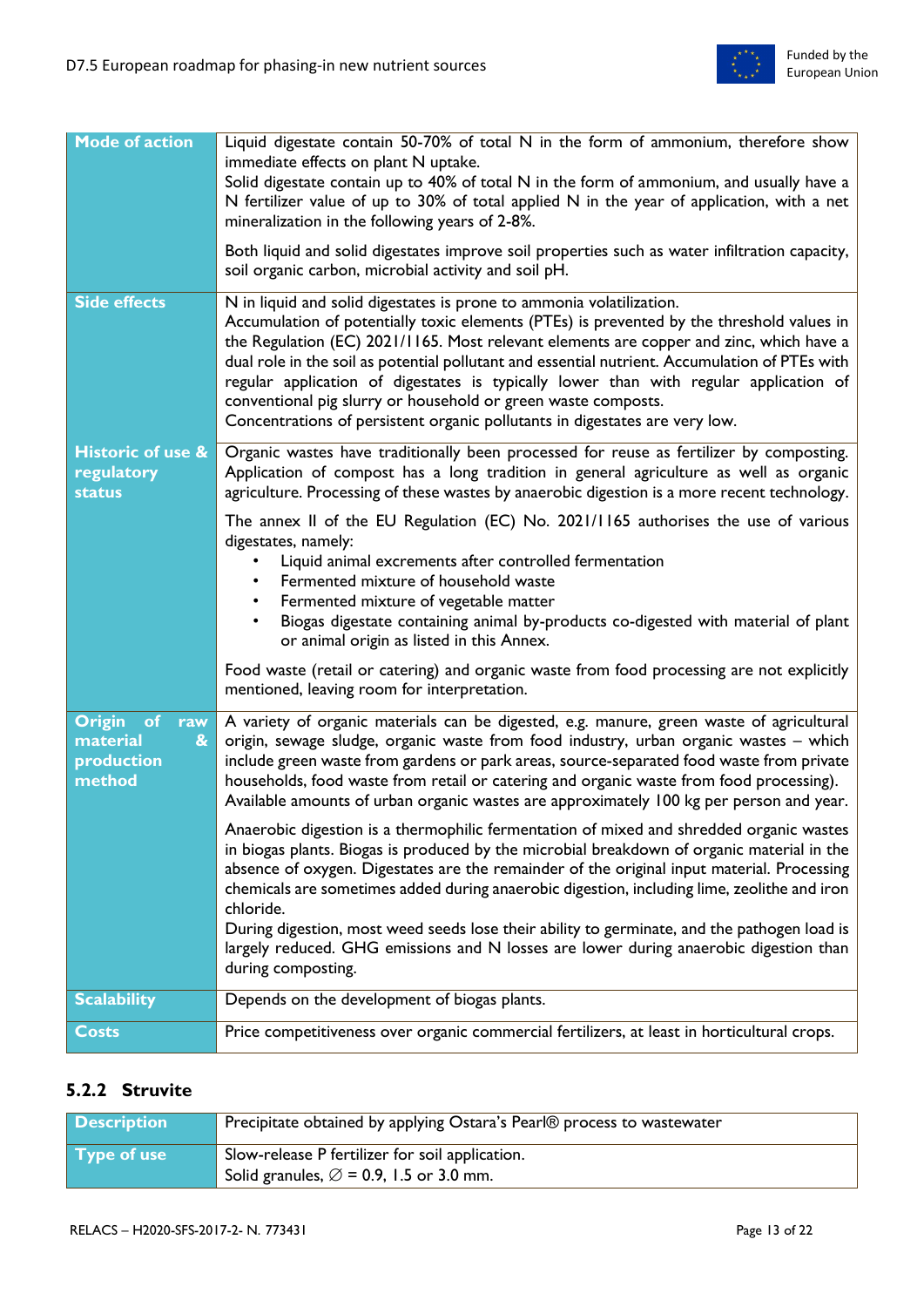

|                                                                               | Sparingly soluble in neutral and alkaline, but readily soluble in acid conditions.                                                                                                                                                                                                                                                                                                                                                                                                                                                                                                                                                                                            |
|-------------------------------------------------------------------------------|-------------------------------------------------------------------------------------------------------------------------------------------------------------------------------------------------------------------------------------------------------------------------------------------------------------------------------------------------------------------------------------------------------------------------------------------------------------------------------------------------------------------------------------------------------------------------------------------------------------------------------------------------------------------------------|
| <b>Nutrient</b><br>content                                                    | 5% nitrogen (N), 28% phosphate (P <sub>2</sub> O <sub>5</sub> ), 10% magnesium (Mg)                                                                                                                                                                                                                                                                                                                                                                                                                                                                                                                                                                                           |
| <b>Mode of action</b>                                                         | Slowly dissolved in soil and becoming plant-available over time.                                                                                                                                                                                                                                                                                                                                                                                                                                                                                                                                                                                                              |
| <b>Side effects</b>                                                           | On crops, similar to those of other slow-release P fertilisers.                                                                                                                                                                                                                                                                                                                                                                                                                                                                                                                                                                                                               |
|                                                                               | On the environment:<br>Struvite does not add new P to the cycle as it originates from recycling<br>The risk of P, N and Mg leaching from struvite after application is low<br>$\bullet$<br>Soil quality is not affected by struvite application<br>٠<br>Soil pollution with Cadmium is avoided<br>٠<br>Struvite production needs to be combined with other P recycling approaches because<br>$\bullet$<br>P recovery from wastewater is low (22%)                                                                                                                                                                                                                             |
| <b>Historic of use &amp;</b><br>regulatory                                    | Not traditionally used in organic agriculture.<br>But                                                                                                                                                                                                                                                                                                                                                                                                                                                                                                                                                                                                                         |
| <b>status</b>                                                                 | wastewater has been traditionally applied to agricultural land;<br>the use of recycled nutrients from various sources outside organic production,<br>$\bullet$<br>including industrial processes, is widespread in organic production.                                                                                                                                                                                                                                                                                                                                                                                                                                        |
|                                                                               | Struvite is not yet permitted as a source of phosphorus in organic farming. The Expert<br>Group for Technical Advice on Organic Production (EGTOP) advised in a 2016 report that<br>struvite should be authorised in organic production without further consultation once it is<br>authorised under EU horizontal legislation on fertilisers. This will be the case as from July<br>2022, when the new Regulation (EU) 2019/1009 on Fertiliser Products will become<br>applicable. Struvite is then expected to be included in the annex of the EU Organic<br>Regulation listing the fertilisers authorised in organic farming, on the occasion of an update<br>of this list. |
| <b>Origin</b><br>of<br>raw<br>material<br>$\boldsymbol{\alpha}$<br>production | Struvite is recovered from wastewater. In the EU, there are about 50.000 municipal and<br>industrial wastewater treatment plants which generate over 11 million tons dry mass of<br>sewage sludge waste every year                                                                                                                                                                                                                                                                                                                                                                                                                                                            |
| method                                                                        | Precipitate produced by treating the liquid phase after sludge dewatering at wastewater<br>treatment plants (Ostara's Pearl® process). The liquid phase is treated with enhanced<br>biological P removal, i.e. using microorganisms to remove P from the liquid phase. Addition<br>of MgCl2 and pH adjustment by addition of NaOH lead to precipitation and crystallisation<br>of struvite.                                                                                                                                                                                                                                                                                   |
|                                                                               | The overall risk for pollution is reduced as struvite production process removes P and N<br>from wastewater, but the production of MgCl2 and NaOH may potentially cause emissions.                                                                                                                                                                                                                                                                                                                                                                                                                                                                                            |
| <b>Scalability</b>                                                            | Struvite can be produced locally, wherever there is a wastewater treatment plant.                                                                                                                                                                                                                                                                                                                                                                                                                                                                                                                                                                                             |
| <b>Costs</b>                                                                  | About 1200 $\epsilon$ / MT at farmers gate in Europe                                                                                                                                                                                                                                                                                                                                                                                                                                                                                                                                                                                                                          |

# <span id="page-13-0"></span>**5.2.3 Calcined sewage sludge ash**

| <b>Description</b> | Calcined sewage sludge ash (Rhenania phosphate) obtained by applying the AshDec®<br>process to sewage sludge ash.                                                                                 |
|--------------------|---------------------------------------------------------------------------------------------------------------------------------------------------------------------------------------------------|
| Type of use        | P fertiliser for soil application.<br>Granular, with approximately 80% < 0.5mm $\varnothing$ (depending on input material).<br>Not water soluble, but highly soluble in neutral ammonium citrate. |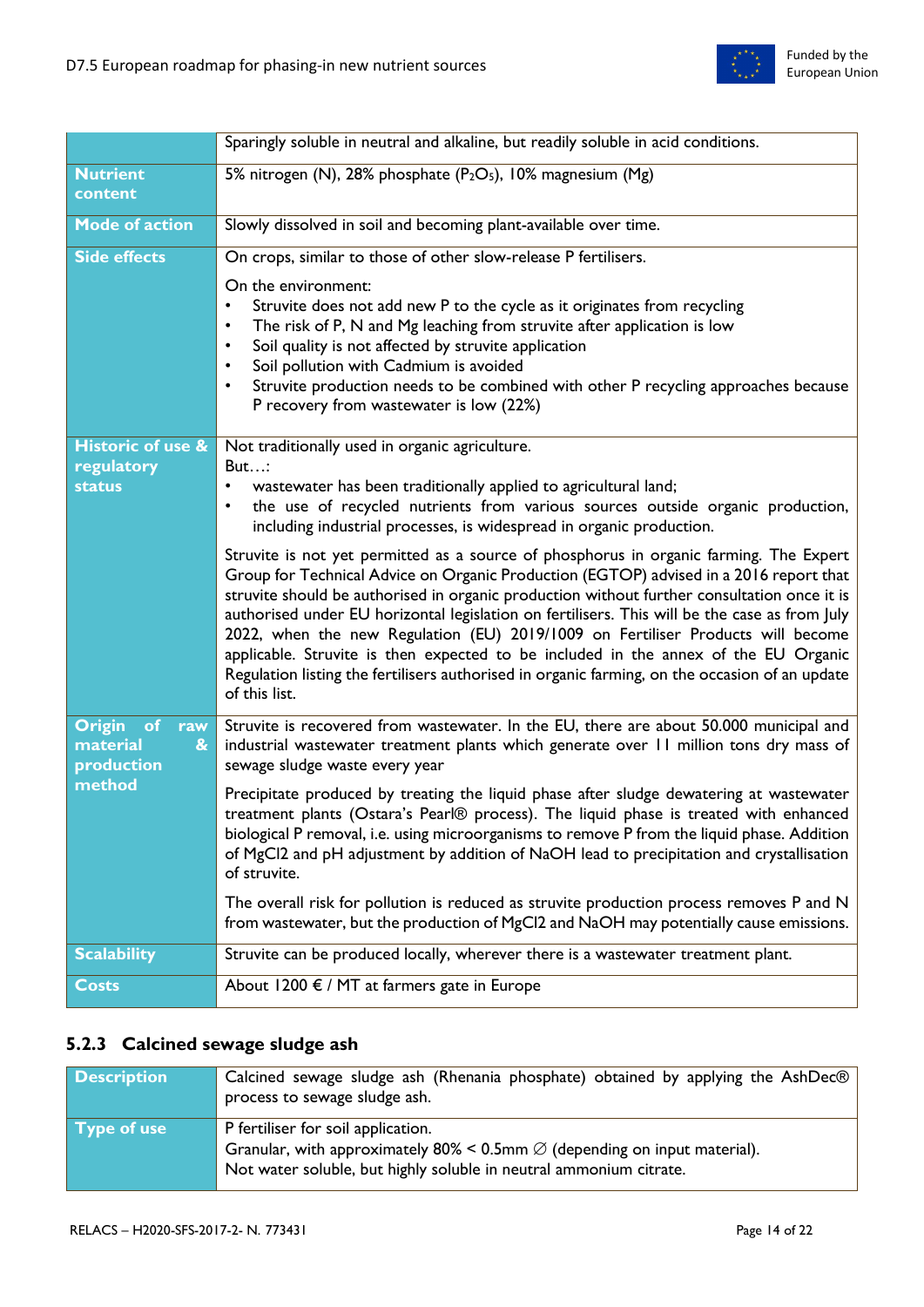

| <b>Nutrient</b>                                                                    | 20,0 % P2O5 - Total Phosphate                                                                                                                                                                                                                                                                                                                                                                                                                                                                                                                                                                                                                                                                                                                                                                                                                                |
|------------------------------------------------------------------------------------|--------------------------------------------------------------------------------------------------------------------------------------------------------------------------------------------------------------------------------------------------------------------------------------------------------------------------------------------------------------------------------------------------------------------------------------------------------------------------------------------------------------------------------------------------------------------------------------------------------------------------------------------------------------------------------------------------------------------------------------------------------------------------------------------------------------------------------------------------------------|
| content                                                                            | 0,06 % Cu - Total Copper                                                                                                                                                                                                                                                                                                                                                                                                                                                                                                                                                                                                                                                                                                                                                                                                                                     |
|                                                                                    | 0,07 % Mn - Total Manganese                                                                                                                                                                                                                                                                                                                                                                                                                                                                                                                                                                                                                                                                                                                                                                                                                                  |
|                                                                                    | 0,15 % Zn - Total Zinc                                                                                                                                                                                                                                                                                                                                                                                                                                                                                                                                                                                                                                                                                                                                                                                                                                       |
|                                                                                    | 10 % Fe - Total Iron                                                                                                                                                                                                                                                                                                                                                                                                                                                                                                                                                                                                                                                                                                                                                                                                                                         |
|                                                                                    |                                                                                                                                                                                                                                                                                                                                                                                                                                                                                                                                                                                                                                                                                                                                                                                                                                                              |
| <b>Mode of action</b>                                                              | Plants can access the phosphorus by releasing root exudates.                                                                                                                                                                                                                                                                                                                                                                                                                                                                                                                                                                                                                                                                                                                                                                                                 |
| <b>Side effects</b>                                                                | On crops, similar to those of other P fertilisers.                                                                                                                                                                                                                                                                                                                                                                                                                                                                                                                                                                                                                                                                                                                                                                                                           |
|                                                                                    | On the environment: No pathogens, endocrine disruptors, hormones or other<br>pharmaceuticals remain after the manufacturing process (incineration of the sewage sludge<br>(at 850 °C - 900 °C) followed by thermal treatment (850 - 900 °C) of the ash). The content<br>of heavy metals, zinc and copper in the final product will meet all legal requirements if<br>sewage sludge ash with heavy metal concentrations within common ranges will be used.                                                                                                                                                                                                                                                                                                                                                                                                    |
| <b>Historic of use &amp;</b>                                                       | Not traditionally used in organic agriculture (new technology).                                                                                                                                                                                                                                                                                                                                                                                                                                                                                                                                                                                                                                                                                                                                                                                              |
| regulatory<br><b>status</b>                                                        | But<br>sewage sludge has been traditionally applied to agricultural land and the recovery of<br>٠<br>nutrients from animal excrements (manure) is a traditional organic practice;<br>the chemical composition of this secondary P fertilizer from sewage sludge ash is similar<br>$\bullet$<br>to Rhenania phosphate fertilizer which was used in the first half of the 20th century.                                                                                                                                                                                                                                                                                                                                                                                                                                                                        |
|                                                                                    | Calcined sewage sludge ash is not yet authorised in organic production. Thermal oxidation<br>products from sewage sludge ash will be registered under the new EU Regulation on<br>Fertiliser Products 2019/1009 (will be included in CMC 13).                                                                                                                                                                                                                                                                                                                                                                                                                                                                                                                                                                                                                |
|                                                                                    | In 2016, EGTOP gave a positive opinion for its inclusion in the annex of the organic<br>regulation when it is (i) produced from municipal waste water sludge; (ii) Cr (VI) not<br>detectable and (iii) other heavy metal contamination is minimised.                                                                                                                                                                                                                                                                                                                                                                                                                                                                                                                                                                                                         |
| <b>Origin</b><br>of<br>raw<br>material<br>$\boldsymbol{\mathcal{S}}$<br>production | Recovered from sewage sludge ash (SSA) which is the residue of the incineration of sewage<br>sludge. In the EU: about 50.000 municipal and industrial wastewater treatment plants which<br>generate over 11 million tons dry mass of sewage sludge waste every year.                                                                                                                                                                                                                                                                                                                                                                                                                                                                                                                                                                                         |
| method                                                                             | AshDec® is a thermochemical process that converts low plant-available phosphorus<br>compound in sewage sludge ash (Ca3(PO4)2) into high plant-available phosphorus<br>compound (CaNaPO4) while reducing heavy metal content via evaporation. Ash is mixed<br>with sodium compounds and a reducing agent (preferably sewage sludge) in a rotary kiln<br>(900 °C for 15-20 min). Sodium ions replace calcium ions in the phosphates and form<br>Rhenania phosphate: citrate-soluble CaNaPO4 compounds. A noticeable high amount of<br>heavy metals in their elemental form evaporate at the prevalent temperatures. The flue gas<br>from the plant is treated to comply with emission limits. The material produced is cooled<br>and processed in a specific plant to obtain the final fertiliser product. The process recovers<br>>95% of P in sewage sludge. |
| <b>Scalability</b>                                                                 | High amount of row material is available. Calcined sewage sludge ash can be produced<br>locally, wherever there is a wastewater treatment plant.                                                                                                                                                                                                                                                                                                                                                                                                                                                                                                                                                                                                                                                                                                             |
| <b>Costs</b>                                                                       | No information available                                                                                                                                                                                                                                                                                                                                                                                                                                                                                                                                                                                                                                                                                                                                                                                                                                     |
|                                                                                    |                                                                                                                                                                                                                                                                                                                                                                                                                                                                                                                                                                                                                                                                                                                                                                                                                                                              |

## <span id="page-14-0"></span>**5.3 Farmers' acceptance level of the alternatives proposed by RELACS**

The acceptance level by farmers for the recycled fertilisers researched by RELACS was assessed during the RELACS national workshops (see section 3.1) taking place in Denmark, Estonia, Germany, Hungary, Italy.

As a starting point, participants generally stressed the importance of biological N-fixation to ensure the nutrient supply of the farms, but they also agreed that the expected growth of organic farming is likely to require more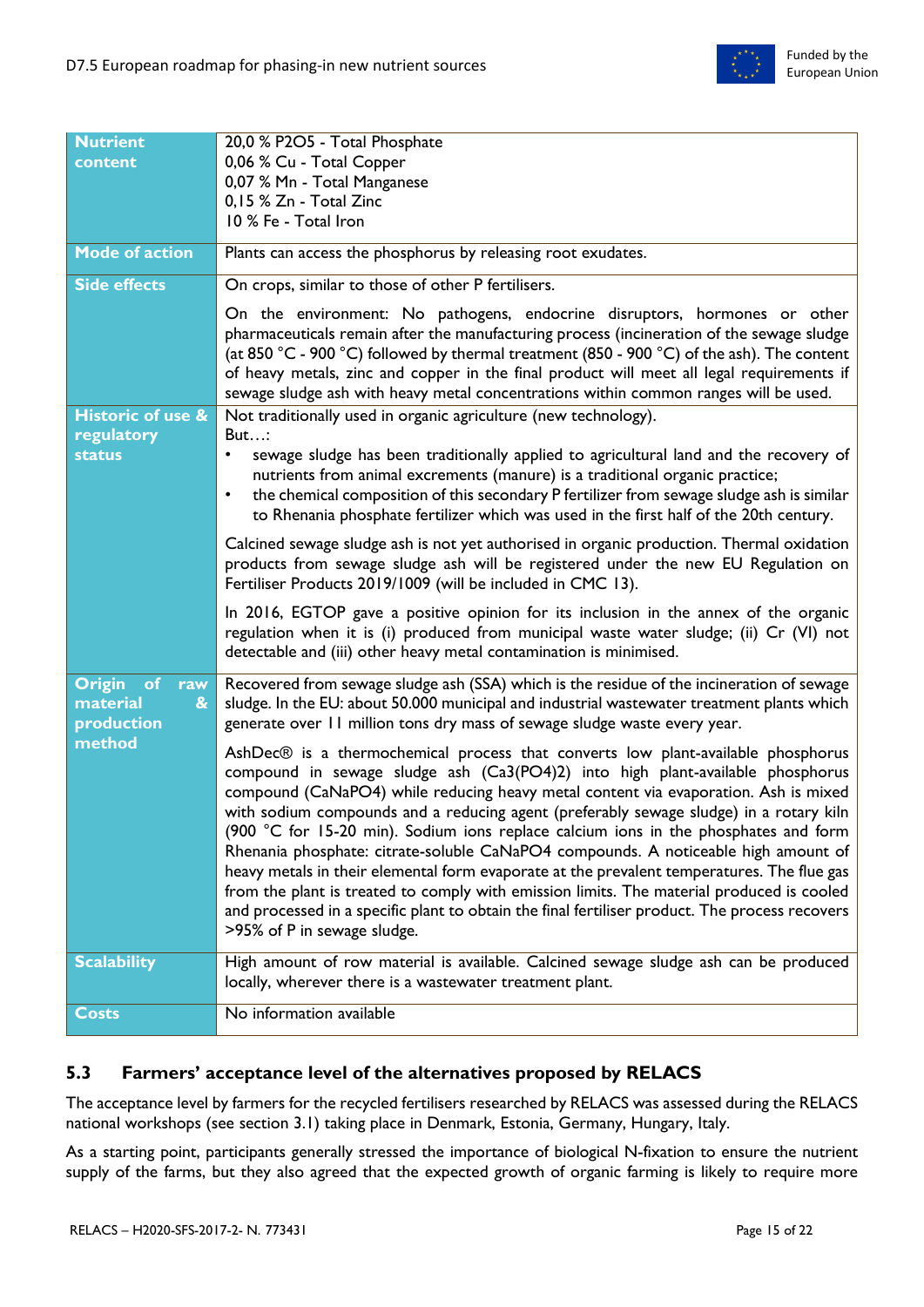

nutrient sources. They stressed the importance of the circular economy to produce recycled fertilisers in line with organic farming principles.

In general, the acceptance level of farmers for the three recycled fertilisers presented by RELACS is good. The main bottlenecks to accept these alternatives are the uncertainties regarding the level of contaminants and the higher prices. A majority of farmers is willing to pay slightly more for a recycled fertiliser product, but only if the purity of the product is ensured, which means no contaminants or pollutants. Furthermore, farmers will only pay substantially more for recycled fertilisers that are certified 'all organic' (as opposed to mineral components) which is rarely the case.

For **struvite**, farmers recognise the high efficacy of this product to provide P. The production process seems to offer sufficient guarantees regarding the level of contaminants in the end product. The fact that struvite received a positive opinion from EGTOP for its inclusion in the list of fertilisers authorised in organic production is also a sound guarantee. The main concern of farmers is the price of struvite, which they consider to be too expensive. Upscaling the production of struvite could help to lower the price in the short term and facilitate its adoption by farmers.

**Calcined sewage sludge ash** also has a good efficacy according to farmers, but they would like to have more information on the level of residues in the end product, especially microplastics and organic residues. Further research is needed for this. In addition, some farmers believe that the high energy consumption of the production process is a problem regarding the principles of organic farming, which require a rational use of resources.

**Anaerobic digestate** is already authorised in organic farming. Farmers are used to it and recognise that it is at least as effective as conventional manure. Farmers are willing to use anaerobic digestate, although they are concerned about the presence of residues and microplastics, and would like to see further research to ensure that digestates are safe for the soil. Some farmers are also concerned about the higher risk of N leaching and ammonia losses with liquid digestate and would prefer using only the solid phase. Another key point raised by farmers is the necessity to ensure that the production of raw materials and substrates used for anaerobic digestion is compliant with the organic principles and rules. The fact that food waste is not explicitly mentioned in the organic regulation as source authorised for anaerobic digestion creates uncertainties. Finally, using digestate can entail significant investment in transport equipment and storage facilities, which might discourage farmers.

The national workshops showed the importance to consider **regional variations and needs** regarding nutrient supply of organic farms. In Denmark, Germany and Hungary, the conclusions of the workshops show that there is no substantial demand for pure P fertilisers in these countries, since very few farms are concerned by P depletion. In these countries, farmers would prefer to supply P through a more complete nutrient source, such as digestate or compost, also containing organic matter and other nutrients. Furthermore, Hungarian farmers stressed that sewage sludge ash is not adapted to their local conditions, because of its high sodium concentration that will further increase salinisation of their soils. A regional approach is therefore key to reduce the use of contentious fertilisers.

### <span id="page-15-0"></span>**5.4 Obstacles to the adoption of the alternatives**

Whether in terms of scientific results or acceptability by farmers, the recycling technologies assessed by RELACS show a good potential to be integrated into organic nutrient supply strategies. However, several obstacles to their adoption by farmers were identified.

The first barrier is of **regulatory nature**. There are no clear provisions in the EU Organic Regulation regarding the conditions under which recycling of societal waste can be considered as compliant with the principles of organic farming. Important aspects need to be clarified, such as the sources of waste that are acceptable, the production process (in terms of energy consumption, additives), the quality of the end-product, or even the possibilities to certify compliance of the product with the organic rules. The quality of the waste source can vary greatly from country to country, making it difficult to establish harmonised rules for the quality of the final product. Without a clear regulatory framework, it is difficult to include new external inputs in Annex II of the Organic Regulation. This situation could explain why the EGTOP requires compliance of recycled fertilisers with the EU horizontal legislation on fertilisers as a preliminary condition, to ensure at least that safety requirements are met, and the production process is well regulated.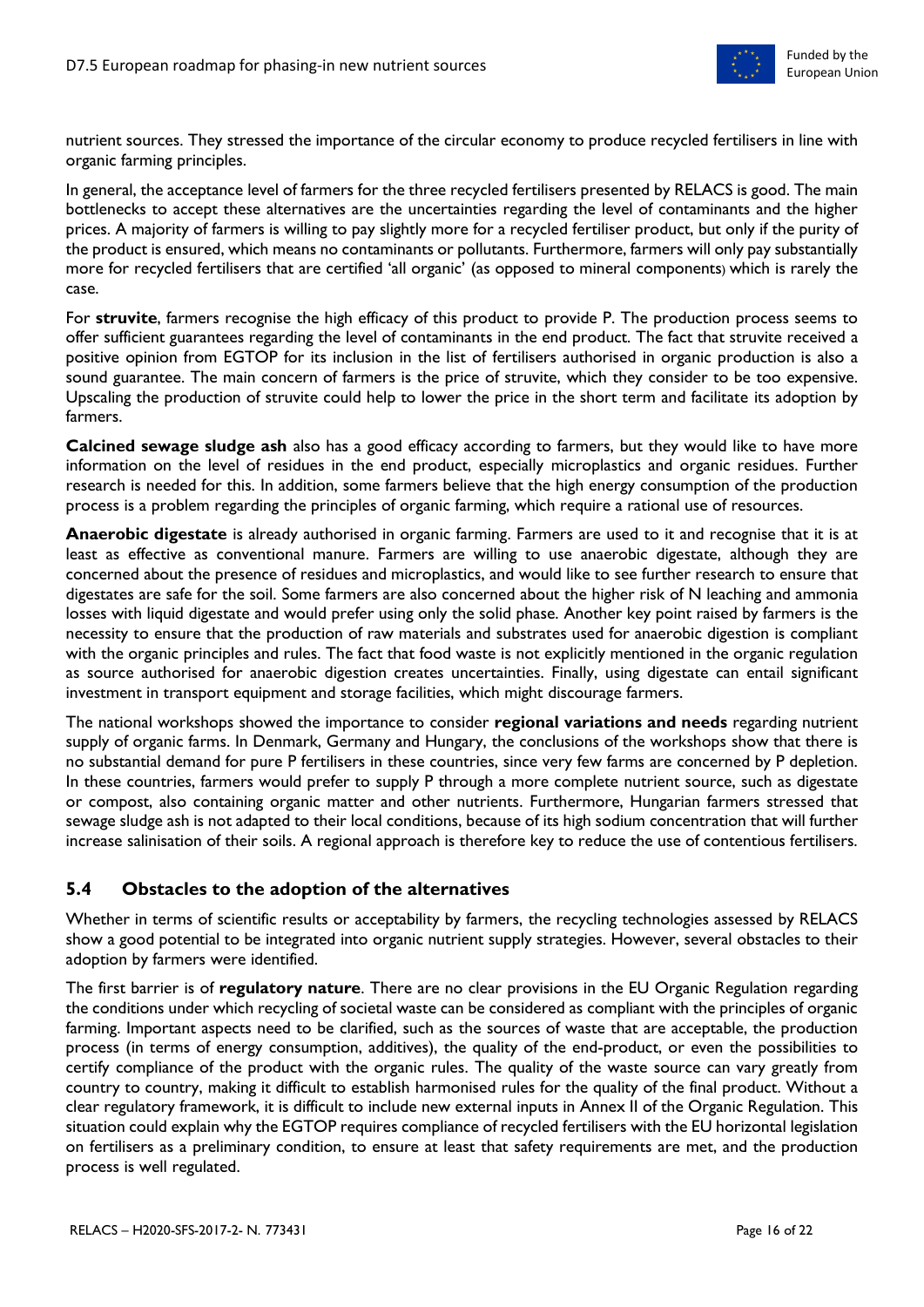

The potential presence of **contaminants** in the recycled fertilising products is also a major issue to be solved, as farmers will only use such products if they are sure they are safe. First, it is very challenging to trace the huge variety of potential contaminants in recycled products, and it is even more difficult to know their impact on the environment, the soil, food safety and human health. There is a lack of clear guidance concerning what levels of contamination (of various sorts) are harmful. Further research is needed to solve these issues. **Consumer perception of risk** is also related to the uncertainties around the presence of contaminants and their potential impacts. They will need to be reassured with a protective regulatory framework based on sound scientific studies.

Another obstacle to the development of the use of recycled fertilisers in organic agriculture is the **availability of materials for recycling,** which varies according to regional contexts. Moreover, the development of the circular economy is likely to increase competition on access to bio-based materials. Overall, this could result in a lack of recycled material for organic farming, and ultimately a low availability of recycled fertiliser in some regions. The development of recycled fertilisers will also need good **infrastructure** (transport, storage) and **well-developed supply chains**.

Apart from anaerobic digestates, recycled fertilisers remain not very well-known by farmers and suffer from poor advice related to their use. Farmers are not always aware of the risk of soil nutrient depletion in the long term. This is linked to a lack of knowledge about the balance of soil nutrients. In addition, farmers are not always aware of latest research on recycled fertilisers and remain sceptical about contaminants and potential effects on soil organisms. Finally, recycled fertilisers are likely to be more expensive and have other characteristics than conventional manure or rock phosphate. Their adoption by farmers will require additional efforts, in terms of costs and practical support.

#### <span id="page-16-0"></span>**5.5 Strategies to overcome the obstacles**

#### <span id="page-16-1"></span>**5.5.1 Already existing initiatives to reduce contentious nutrients and phasing in recycled fertilisers: the case of Denmark**

In 2008 Danish organic farmer organisations decided to phase out the use of manure and straw from conventional farms by 2021. This is a double challenge for the Danish organic sector because in 2012, the Danish Ministry of Food, Agriculture and Fisheries published an Organic Action Plan with the aim to double the national organic area by 2020 (compared to 2007).

In 2015 it was decided to slow down the phasing out due to the lack of acceptable alternatives. Instead, a more gradual approach to replenishing fertility from alternative sources was adopted. A principle agreement was achieved to prefer recycled 'safe' societal resources over conventional manures and straw. This decision was supported by the publication of a study in 2013 (Oelofse et al, 2013) of possibilities for phasing out, concluding that it will be impossible to cover the need for P fertilization in Danish non-dairy farms without resorting to sewage sludge.

In 2018 the Danish Organic Business Development Team recommended that organic farmers be allowed to utilise nutrients from treated domestic wastewater for nutrient recycling provided that it is deemed safe and acceptable for consumers. The organic farmer organisations have asked the Food and Agriculture ministry to work towards the legalisation of using sewage sludge subject to quality criteria (based on the risk assessment comparing contemporary conventional animal manure and sewage sludge). Magid et al (2020) assessed that the risk of agricultural use of contemporary Danish sewage sludge is similar to that of pig slurry, once the EU limits for use of Zn and Cu in fodder have been fully implemented.

In 2020, organic farmer organisations have voluntarily decreased the maximum permissible amount of conventional manure, and increased incentives for using recycled products. This is mainly possible thanks to the development of anaerobic digestion plants. The number of plants will increase substantially in the coming years.

To consolidate this approach, further research is ongoing into consumer acceptance of nutrient recycling as well as detailed research on recycling technologies and ecosystem health.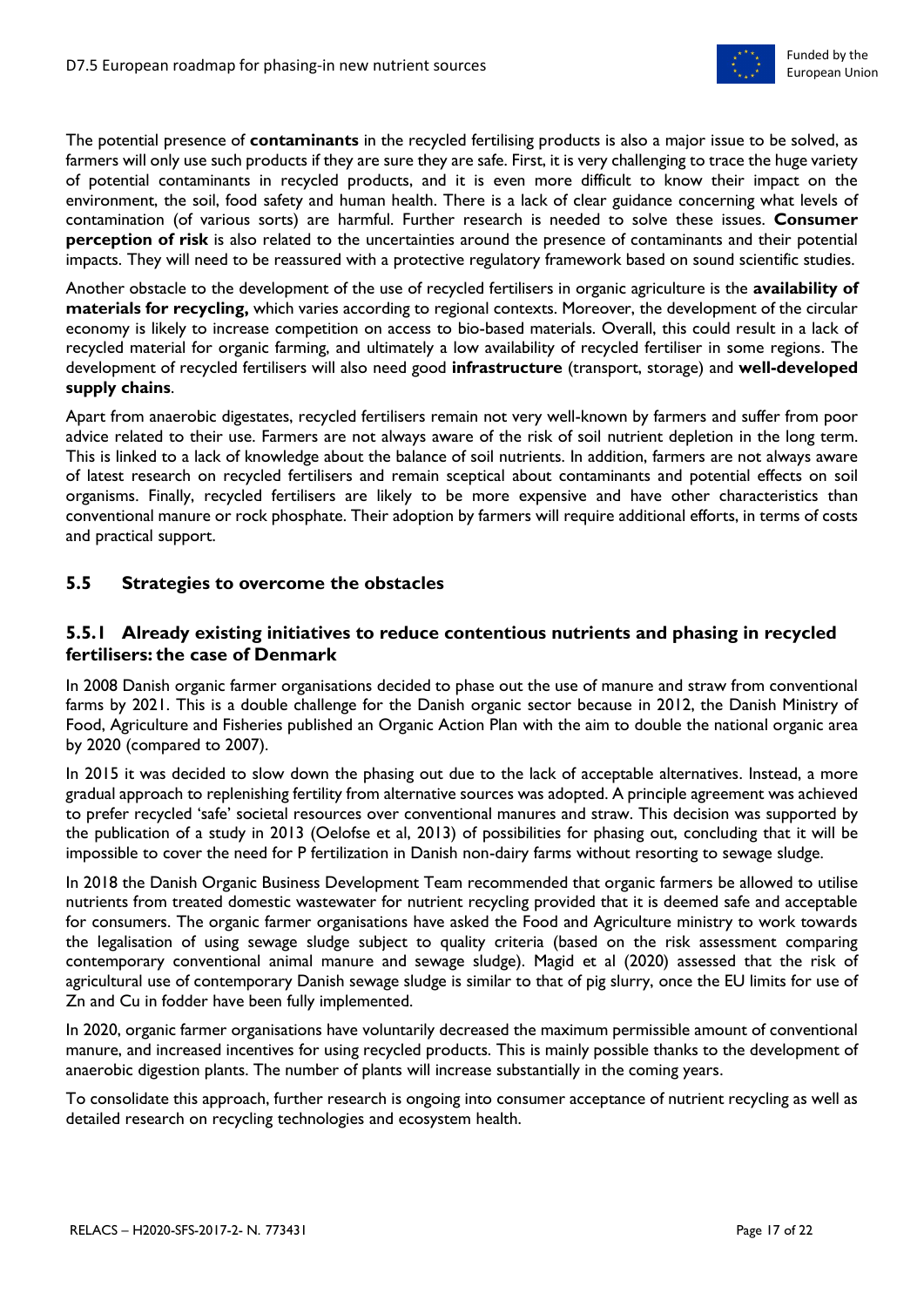

### <span id="page-17-0"></span>**5.5.2 RELACS policy recommendations to support the phasing-in of new sources of recycled nutrients**

The organic regulation should be adapted to the increased demand for recycled fertilisers by clarifying the conditions for authorisation and use of such fertilisers in organic farming. It will be necessary to **update, agree and adopt an evaluation framework for compatibility of external nutrient inputs with the principles of organic production**. This framework should propose an overall evaluation, covering fitness for purpose, responsible sourcing, assessment of the production process, and assessment of potential pollution. The development of such framework should start with **discussions within the organic sector**, to reach a common position on acceptable recycled fertilisers for organic production. This process will start by launching **a working group coordinated by IFOAM Organics Europe**. Once the organic sector will have a common position, a dialogue should be started with EU policymakers on how to design fair and responsible rules for the use of recycled fertilisers in organic farming. The **Integrated Nutrient Management Action Plan** that will be presented by the European Commission in 2022 could offer the right platform to have this discussion. Ensuring the compatibility of digestates with organic farming rules, ensuring separate waste collection and covered by a certified production process, would facilitate the adoption of this input by farmers.

**Further research** is needed to ensure that the proposed recycled fertilisers are both yield efficient and environmentally safe. Future research should focus on long-term experiments in different regions/climates, to evaluate the effects of various materials on yields, soil and plant health, and determine the fate of **contaminants**. Research should also focus on reducing the source of contamination where it is known. For example, with regard to heavy metals in agricultural soils, Zn and Cu are of concern and mainly come from mineral feed supplements that end up in animal manure. It will also be necessary to **map nutrient needs and available resources** for better spatial distribution of nutrient recycling plants, in particular biogas plants.

Increasing **separate household waste collection** could avoid the presence of contaminants in the waste source, facilitate the production process, enable a better traceability and ensure the safety of the recycled fertiliser and its compliance with the principles of organic production. These aspects should be reflected in the upcoming **European Commission's proposal to harmonise separate waste collection systems**, taking account of regional and local conditions. This initiative was announced in the **EU Circular Economy Action Plan** and is expected for 2022. Going on step further, food packaging should be redesigned to avoid contamination of food waste (e.g. less plastic packaging).

The **whole supply chain** should be considered to further develop recycled fertilisers. Significant investment will be needed to develop the infrastructure, so it is important to stimulate demand and ensure there are outlets for recycled products. A **multi-actor approach** involving manufacturers, farmers, advisors and policymakers would ensure that the development of the value chain meets the expectations of all stakeholders. Such an approach would also improve knowledge exchange and transfer between all actors (farmers, researchers, industry, policy).

**Farm advice on nutrient balances** should be intensified**.** This will be the first step in clearly identifying the nutrient needs of farms, and checking if nutrient management strategies need to be adapted. Increasing the use of '**farm gate nutrient budgets**' can contribute to this objective. Farm gate nutrient budgets are an easy and efficient tool to assess the main nutrient flows in and out of the farm. They can reveal whether there is a nutrient surplus or deficit. Thus, they help farmers to adjust nutrient inputs to achieve a balanced nutrient budget. RELACS has developed a Practice Abstract<sup>8</sup> on how to calculate a farm gate nutrient budget, which can help disseminate this tool among farmers.

Targeted advice can help raise awareness of nutrient gaps and increase interest in recycled fertilisers. Regional conditions must be taken into account. The **Common Agricultural Policy** provides the necessary tools to support training, peer-to-peer learning, advisory sessions, and exchange schemes. Member States must allocate sufficient resources to these advisory services in their national strategic plans. The Common Agricultural Policy can also provide financial support for the adoption of recycled fertilisers, either by supporting investments on farms

 $\overline{a}$ 

<sup>&</sup>lt;sup>8</sup> Farm gate nutrient budgets for organic farming – RELACS project, available at: <u>https://relacs-project.eu/wp-</u> [content/uploads/2020/08/RELACS\\_PA\\_03\\_nutrient\\_budget\\_UH\\_UK\\_FiBL\\_final.pdf](https://relacs-project.eu/wp-content/uploads/2020/08/RELACS_PA_03_nutrient_budget_UH_UK_FiBL_final.pdf)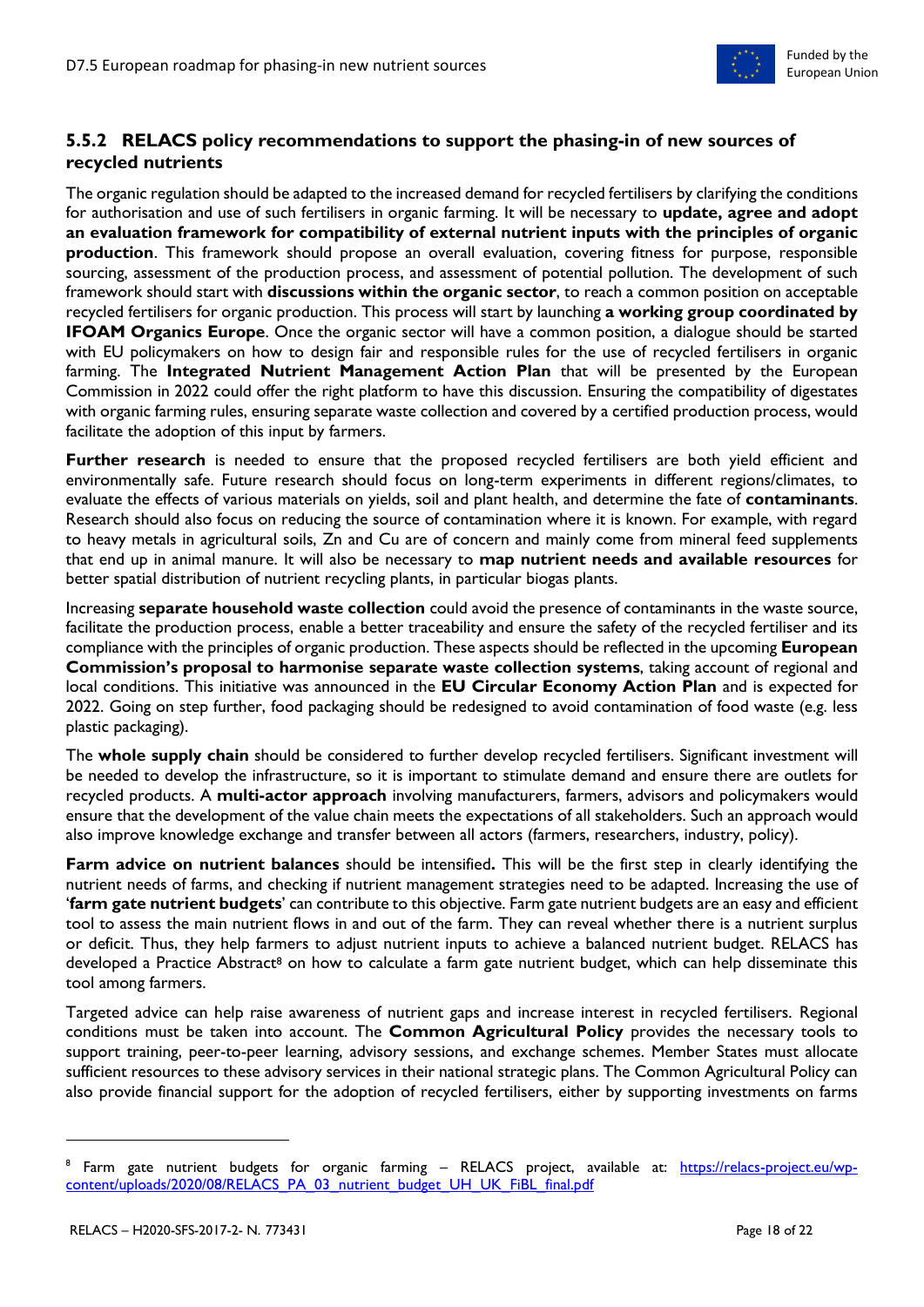

(storage facilities, equipment) or via direct support for organic farmers who are committed to reducing conventional inputs.

### <span id="page-18-0"></span>**5.6 Pathways for reducing contentious nutrient sources and phasing in recycled fertilisers**

The RELACS project has shown that the importance of nutrient supply in organic farming has been underestimated so far. Current soil fertility management of organic farms may pose a risk either for soil fertility as indicated by negative balances, or for the environment due to high surpluses. In addition, the extent of 'dependence' on conventional sources may appear low at the aggregate level, but there are significant inter-regional variations, and some production systems remain highly dependent on external sources of N besides biological nitrogen fixation, such as stockless arable and low animal intensive farms.

Reducing the dependence of organic farms on conventional manure and external nutrients from non-renewable sources is nevertheless possible in the medium term, but it needs to be well prepared considering the potential risks to the soil and the environment.

A first step in this direction will be further development and research into the recycling of societal waste streams, as recycled fertilisers can help to substitute fertilisers from conventional origin to some extent. Moreover, recycling is in line with organic principles. Research should provide more guarantees on the safety of recycled products, especially with regards to contaminants and microplastics, to make them more acceptable to farmers. In parallel, the organic sector will have to agree on the criteria for determining whether a recycled fertiliser is compatible with the principles of organic farming. The Organic Regulation will then have to evolve to reflect these developments.

The development of recycled fertilisers for organic farming will require significant financial and logistical support, as it requires in some cases redesigning waste collection systems. It is fully aligned with the circular economy policies aiming to recover waste. The distribution of the production costs of recycled fertilisers should be fairly balanced so that the final products remain affordable for farmers.

Another key element for a resilient nutrient management strategy in organic farming is to develop easy and efficient tools to assess the main nutrient flows in and out of the farm, such as the **farm gate nutrient budgets**. Such tools allow to understand the farming system and to adjust its nutrient inputs to achieve a balanced long term supply of all nutrients. This approach can also be extended to conventional farms.

Finally, reducing the use of external nutrients in organic farming requires a regional approach to nutrient management, in order to adapt sourcing strategies to what is regionally available.

## <span id="page-18-1"></span>**6. Discussions**

While the Farm to Fork strategy sets a growth target for the organic sector, it also contains a target to reduce nutrient losses by at least 50%, while ensuring that there is no deterioration in soil fertility. This is supposed to lead to a reduction of the use of fertilisers by at least 20% by 2030. Given the increasing demand for organic products and the resultant increase in nutrient needs, soil fertility management in organic systems is expected to be under increased policy scrutiny in future. In terms of sustainable soil fertility management organic production standards demand, as a minimum, that nutrients removed from the system through harvest shall be replaced by biological Nfixation, recycling, regeneration and/or addition of organic materials and nutrients. However, given that considerable nutrient exports are unavoidable, organic farms will inevitably require a degree of import of nutrients for replacement. Future policy initiatives related to soil fertility management should reflect this point inherent in the functioning of all production systems, not just organic systems.

Finally, when considering the dependence of organic farms on external nutrients, it is important to stress that the nutrient demand of farming systems is related to the desired production intensity. The most intensively managed stockless organic farms are also the most dependent on external inputs. Thus, the challenge of soil fertility in organic farming (and beyond) is not only about nutrient supply, but also about the level of land-use efficiency. The latter remains a matter of farmer choice, especially depending on the production system (arable, mixed), but the flexibility of choice is often limited by market and profitability constraints. Political conditions – structured mainly by the Common Agricultural Policy – also significantly influence farmers' production choices.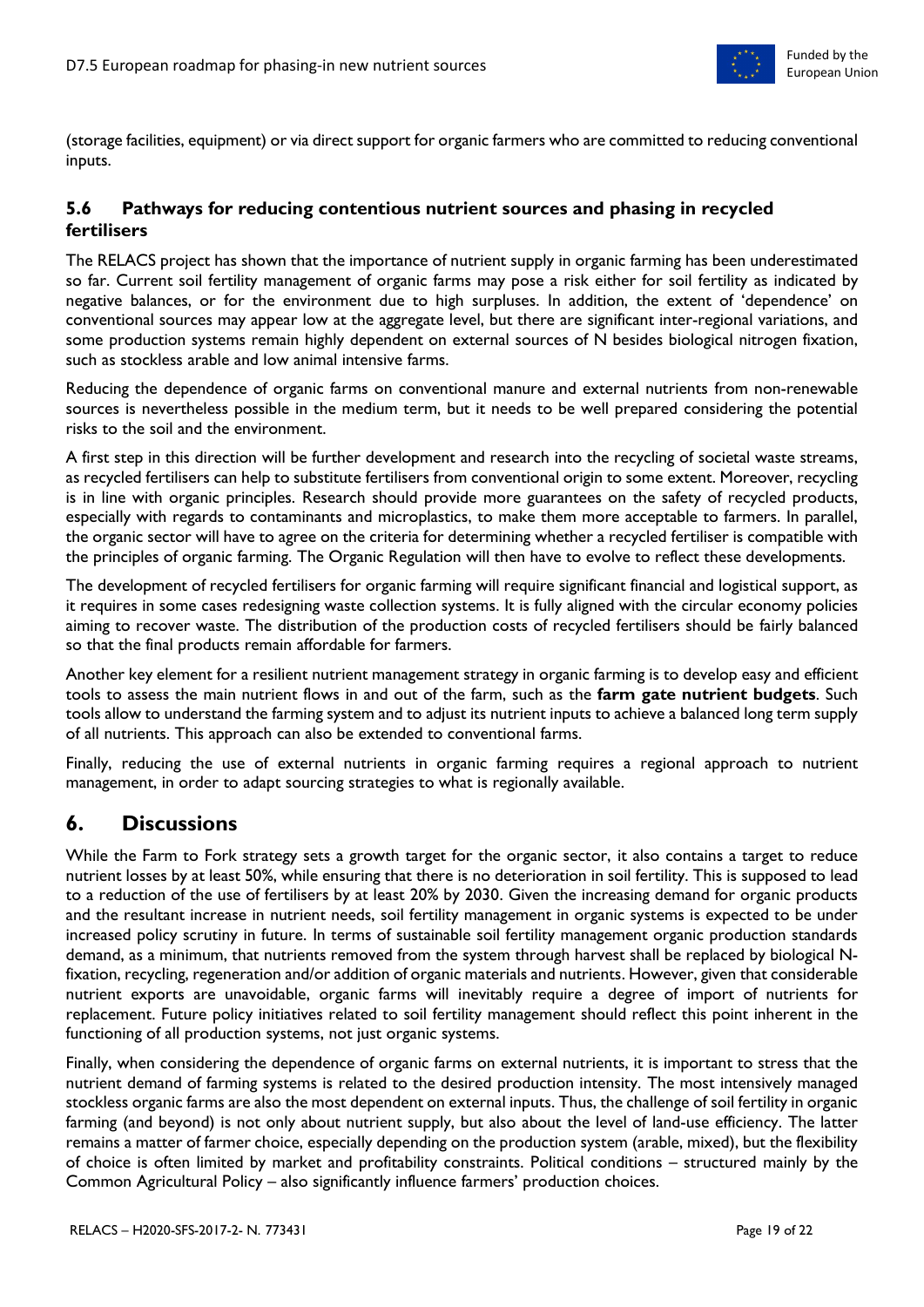

# <span id="page-19-0"></span>**7. References**

Cordell, D. and White, S. (2011). Peak phosphorus: Clarifying the key issues of a vigorous debate about long-term phosphorus security. *Sustainability* 3(10): 2027-2049.

Foissy, Damien, Jean François Vian, and Christophe David. 2013. "Managing Nutrient in Organic Farming System: Reliance on Livestock Production for Nutrient Management of Arable Farmland." *Organic Agriculture* 3 (3–4): 183– 99. [https://doi.org/10.1007/s13165-014-0060-8.](https://doi.org/10.1007/s13165-014-0060-8)

Gosling, P., and M. Shepherd. 2005. "Long-Term Changes in Soil Fertility in Organic Arable Farming Systems in England, with Particular Reference to Phosphorus and Potassium." *Agriculture, Ecosystems & Environment* 105 (1–2): 425–32. https://doi.org/10.1016/J.AGEE.2004.03.007

Løes, Anne-Kristin, E.K. Bünemann, J. Cooper, S. Hörtenhuber, J. Magid, A. Oberson, and K. Möller. 2017. "Nutrient Supply to Organic Agriculture as Governed by EU Regulations and Standards in Six European Countries." Organic Agriculture 7 (4): 395–418. [https://doi.org/10.1007/s13165-016-0165-](https://doi.org/10.1007/s13165-016-0165-%203) 3.

Magid J, Pedersen KE, Hansen M, Cedergreen N, Brandt KK (2020) Comparative assessment of the risks associated with use of manure and sewage sludge in Danish agriculture, Advances in Agronomy ADVAN AGRON 162: 289- 334,<https://doi.org/10.1016/bs.agron.2020.06.006>

Nowak, Benjamin, Thomas Nesme, Christophe David, and Sylvain Pellerin. 2013. "To What Extent Does Organic Farming Rely on Nutrient Inflows from Conventional Farming?" *Environmental Research Letters* 8 (4): 044045. https://doi.org/10.1088/1748-9326/8/4/044045.

Oelofse, M., Jensen, L.S., Magid, J. (2013). The implications of phasing out conventional nutrient supply in organic agriculture: Denmark as a case. *Org. Agr*. 3: 41–55.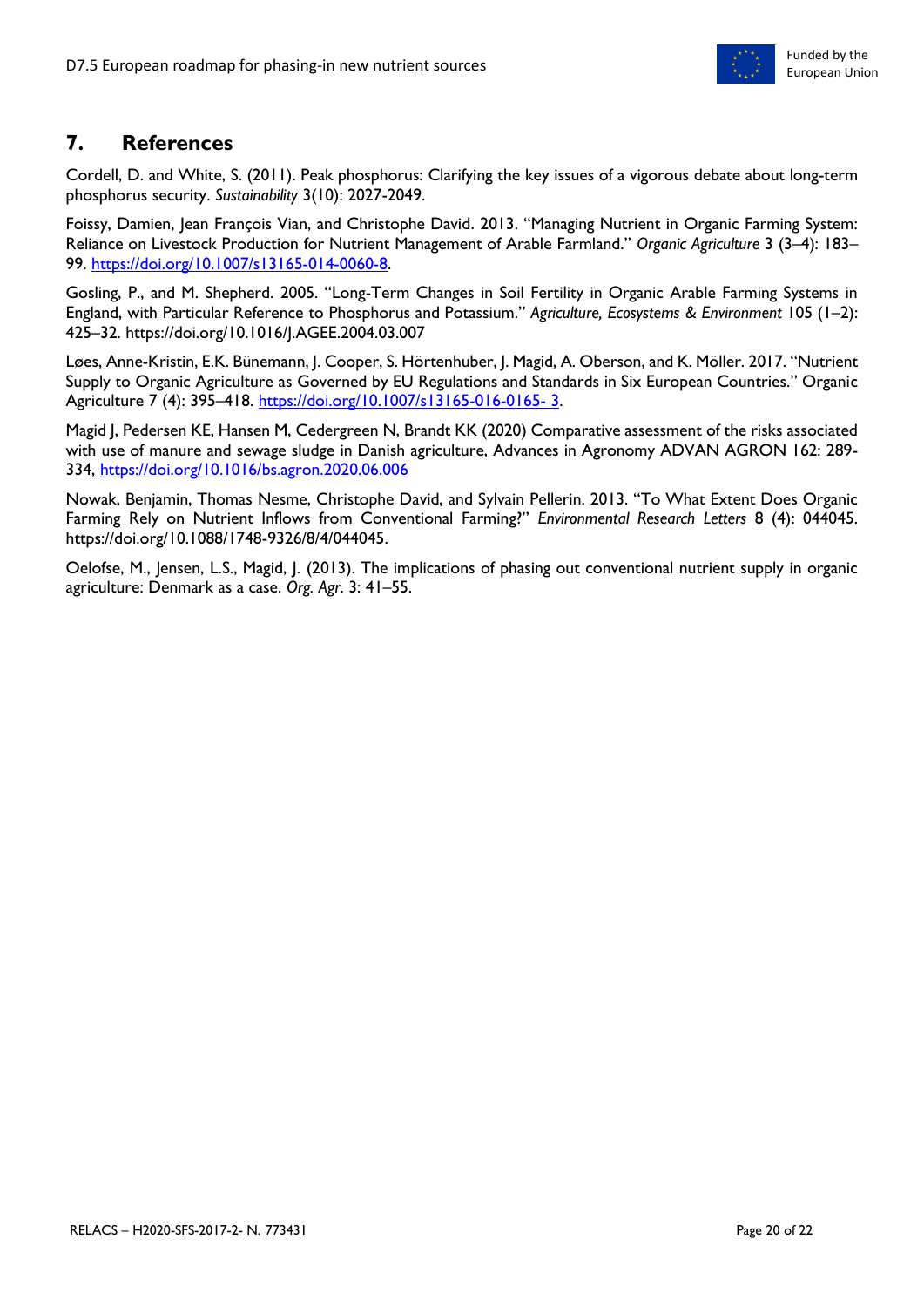

# <span id="page-20-0"></span>**Annex I – Number and composition of participants in the national workshops**

|                                            | <b>Belgium</b> | <b>Bulgaria</b> | Hungary | <b>Italy</b>   | <b>Spain</b> | <b>UK</b>       |
|--------------------------------------------|----------------|-----------------|---------|----------------|--------------|-----------------|
| <b>Advisors</b>                            | 2              | 20              | 3       | 6              | 4            | 4               |
| <b>Specialised farmers</b>                 | 5              | 4               | 3       | 3              | 3            | 2               |
| Staff of organic farming<br>associations   |                |                 |         | 4              |              | C               |
| Members of organic<br>farming associations |                |                 |         | $\mathbf{c}$   |              |                 |
| Specialised researchers                    | 3              | $\overline{4}$  |         | $\overline{4}$ |              | 2               |
| <b>Certifying bodies</b>                   |                | $\mathbf{2}$    |         |                |              | າ               |
| <b>Policy makers</b>                       |                |                 |         | 3              |              | າ               |
| <b>Manufacturers of PPPs</b>               |                |                 |         |                |              |                 |
| <b>Others</b>                              |                |                 |         |                |              |                 |
| <b>TOTAL</b>                               | ш              | 31              | 8       | 33             | 9            | $\overline{14}$ |

Number and composition of participants in the copper national workshops

#### Number and composition of participants in the mineral oil national workshops

|                                            | Spain         | Italy         |
|--------------------------------------------|---------------|---------------|
| <b>Advisors</b>                            | 4             | 8             |
| <b>Specialised farmers</b>                 |               | 4             |
| Staff of organic farming<br>associations   |               | C             |
| Members of organic<br>farming associations |               | 2             |
| <b>Specialised researchers</b>             | $\mathcal{P}$ | $\mathcal{P}$ |
| <b>Certifying bodies</b>                   |               |               |
| <b>Policy makers</b>                       | $\mathcal{P}$ | 7             |
| <b>Manufacturers of PPPs</b>               |               | າ             |
| <b>Others</b>                              |               |               |
| <b>TOTAL</b>                               | g             | 28            |

#### Number and composition of participants in the nutrient national workshops

|                                          | Germany | Denmark | <b>Hungary</b> | <b>Italy</b> | <b>Estonia</b> |
|------------------------------------------|---------|---------|----------------|--------------|----------------|
| <b>Advisors</b>                          |         |         |                |              | NA             |
| Specialised farmers                      |         |         |                |              | NA             |
| Staff of organic farming<br>associations |         |         |                |              | NA             |